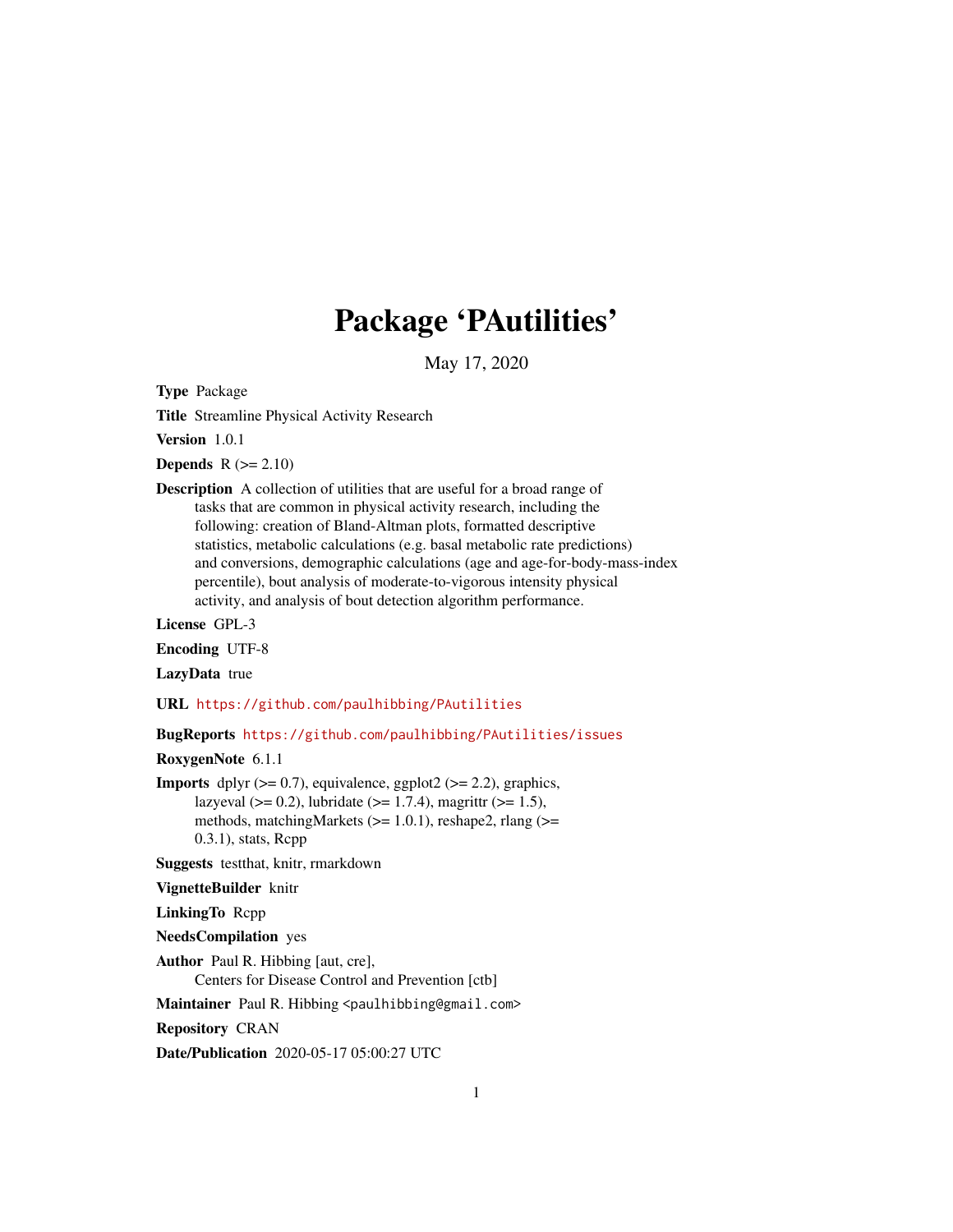## <span id="page-1-0"></span>R topics documented:

|       |                                                                                                                        | $\overline{3}$            |
|-------|------------------------------------------------------------------------------------------------------------------------|---------------------------|
|       |                                                                                                                        | $\overline{4}$            |
|       |                                                                                                                        | -6                        |
|       |                                                                                                                        | -6                        |
|       |                                                                                                                        | $\overline{7}$            |
|       |                                                                                                                        | $\overline{\phantom{0}}8$ |
|       |                                                                                                                        | -9                        |
|       |                                                                                                                        |                           |
|       |                                                                                                                        |                           |
|       |                                                                                                                        |                           |
|       |                                                                                                                        |                           |
|       |                                                                                                                        |                           |
|       |                                                                                                                        |                           |
|       |                                                                                                                        |                           |
|       |                                                                                                                        |                           |
|       |                                                                                                                        |                           |
|       | $plot.spurious\_curve \dots \dots \dots \dots \dots \dots \dots \dots \dots \dots \dots \dots \dots \dots \dots \dots$ |                           |
|       |                                                                                                                        |                           |
|       |                                                                                                                        |                           |
|       |                                                                                                                        |                           |
|       |                                                                                                                        |                           |
|       |                                                                                                                        |                           |
|       |                                                                                                                        |                           |
|       |                                                                                                                        |                           |
|       |                                                                                                                        |                           |
| Index |                                                                                                                        | 26                        |

as *As("summaryTransition", "data.frame")*

### Description

As("summaryTransition", "data.frame")

As("summaryTransition", "list")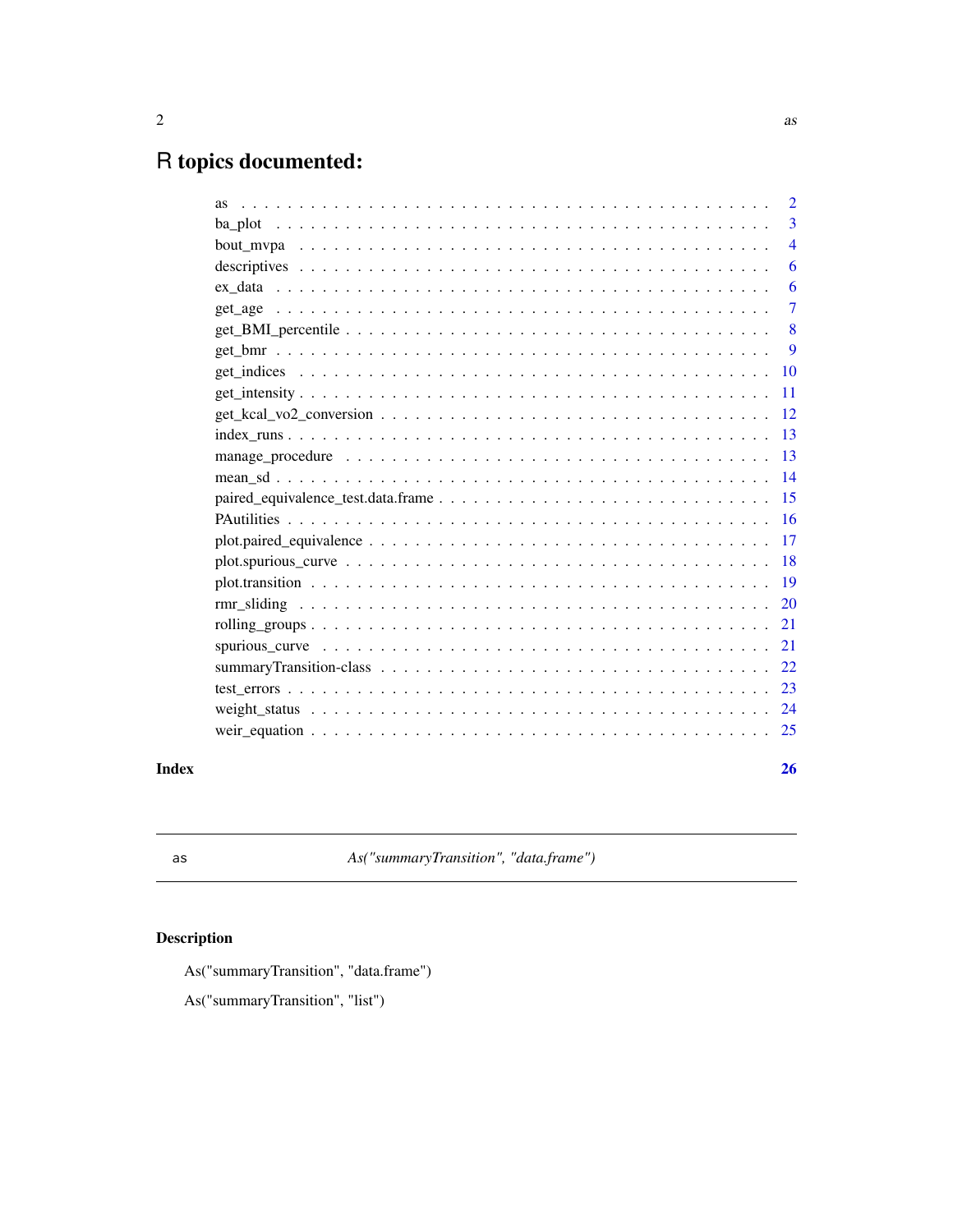<span id="page-2-1"></span><span id="page-2-0"></span>

Create a Bland-Altman plot

#### Usage

```
ba_plot(plotdata, x_var, y_var, x_name, y_name, shape = 16, ...)
```
#### Arguments

| plotdata  | dataframe from which to build the plot          |
|-----------|-------------------------------------------------|
| x_var     | character expression to evaluate for the x-axis |
| y_var     | character expression to evaluate for the y-axis |
| $x$ _name | axis label for the x-axis                       |
| y_name    | axis label for the y-axis                       |
| shape     | numeric. The point shape to display.            |
|           | further arguments passed to theme               |
|           |                                                 |

#### Value

a Bland-Altman plot

#### References

Bland, J. M., & Altman, D. G. (1986). Statistical methods for assessing agreement between two methods of clinical measurement. lancet, 1(8476), 307-310.

```
data(ex_data, package = "PAutilities")
```

```
# Reduce the number of data points (for illustration purposes) by isolating
# the 150 largest cases
```

```
illustration_threshold <-
   quantile(ex_data$Axis1, probs = 1 - (150 / nrow(ex_data)))
ex_data <- ex_data[ex_data$Axis1 > illustration_threshold, ]
```

```
# Generate the plot
my_ba <- ba_plot(
   ex_data,
    "(Axis1 + Axis3) / 2",
    "Axis1 - Axis3",
    "mean(Axis1, Axis3)",
```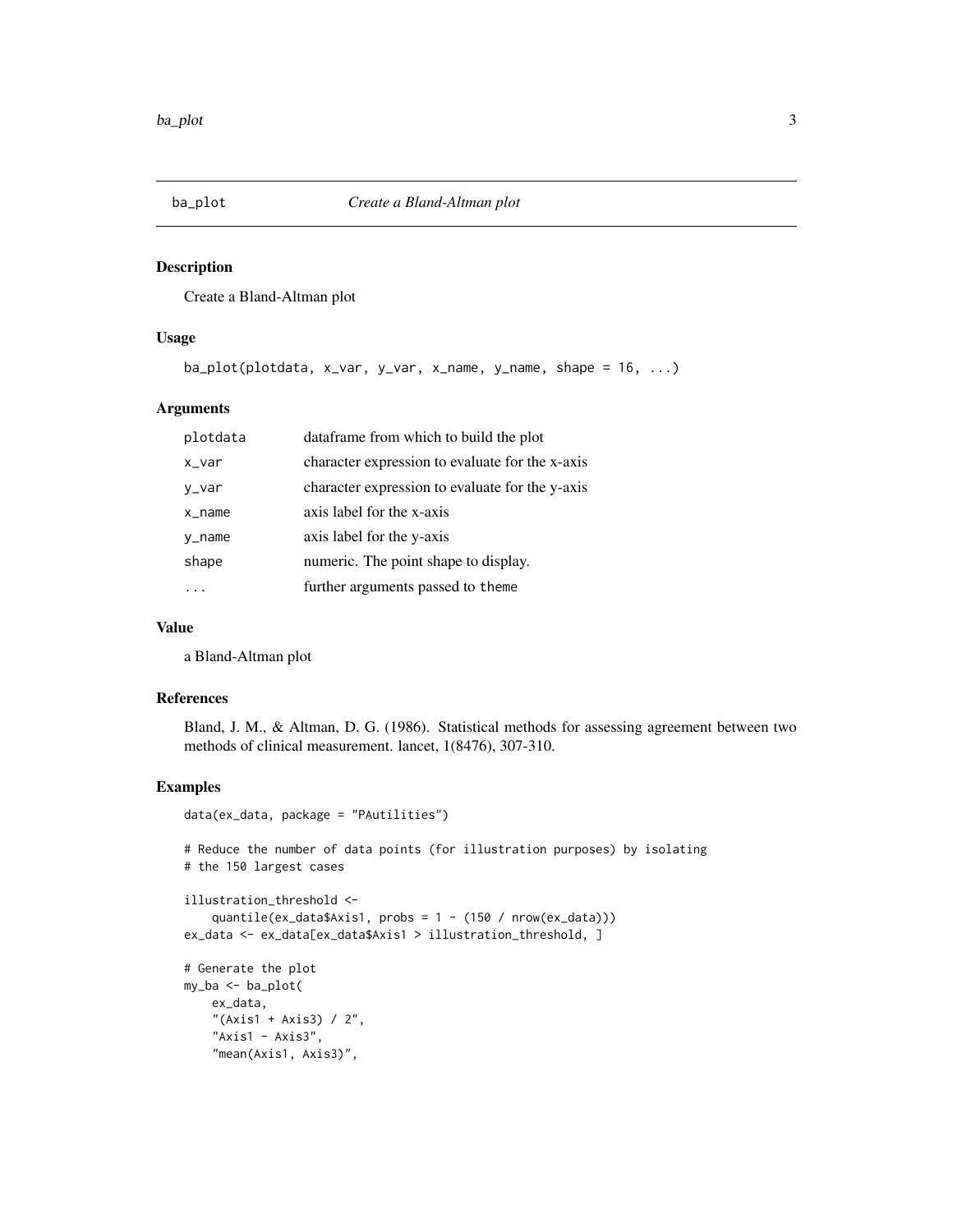```
"Axis1 - Axis3"
\mathcal{L}my_ba
# You can add to the plot as you would a normal ggplot object
    my_ba +
      ggplot2::geom_text(
      x = 2000, y = 9000, label = "A",
      size = 8, fontface = "bold", colour = "blue"
      )
# With caution, you can change some automatic options (e.g. color of
# regression line) by overwriting in a new layer
    my_ba + ggplot2::geom_smooth(method = "lm", se = FALSE, colour = "blue")
```
<span id="page-3-1"></span>

| bout_mvpa | Classify moderate-to-vigorous physical activity in bouts of a specific |
|-----------|------------------------------------------------------------------------|
|           | minimum length                                                         |

Classify moderate-to-vigorous physical activity in bouts of a specific minimum length

#### Usage

```
bout_mvpa(intensity, var_type = c("METs", "Intensity"), min_duration = 10,
  termination = 3, MoreArgs = list(breaks = c(-Inf, 1.51, 3, Inf), labels =
 c("SB", "LPA", "MVPA"), right = FALSE), ..., timestamps = NULL,output_var = c("is_MVPA", "bout_tracker"))
```
#### Arguments

| intensity    | a vector of intensity classifications to be re-classified according to the bout def-<br>inition                                                                                |
|--------------|--------------------------------------------------------------------------------------------------------------------------------------------------------------------------------|
| var_type     | character scalar indicating whether the intensity variable is a numeric vector<br>of metabolic equivalents, or a factor variable giving activity intensity classifica-<br>tion |
| min_duration | numeric scalar: minimum duration of a qualifying bout, in minutes                                                                                                              |
| termination  | numeric scalar: consecutive minutes of non-MVPA required to terminate the<br>bout                                                                                              |
| MoreArgs     | required arguments passed to cut                                                                                                                                               |
| .            | optional arguments passed to cut for converting METs to intensity classification                                                                                               |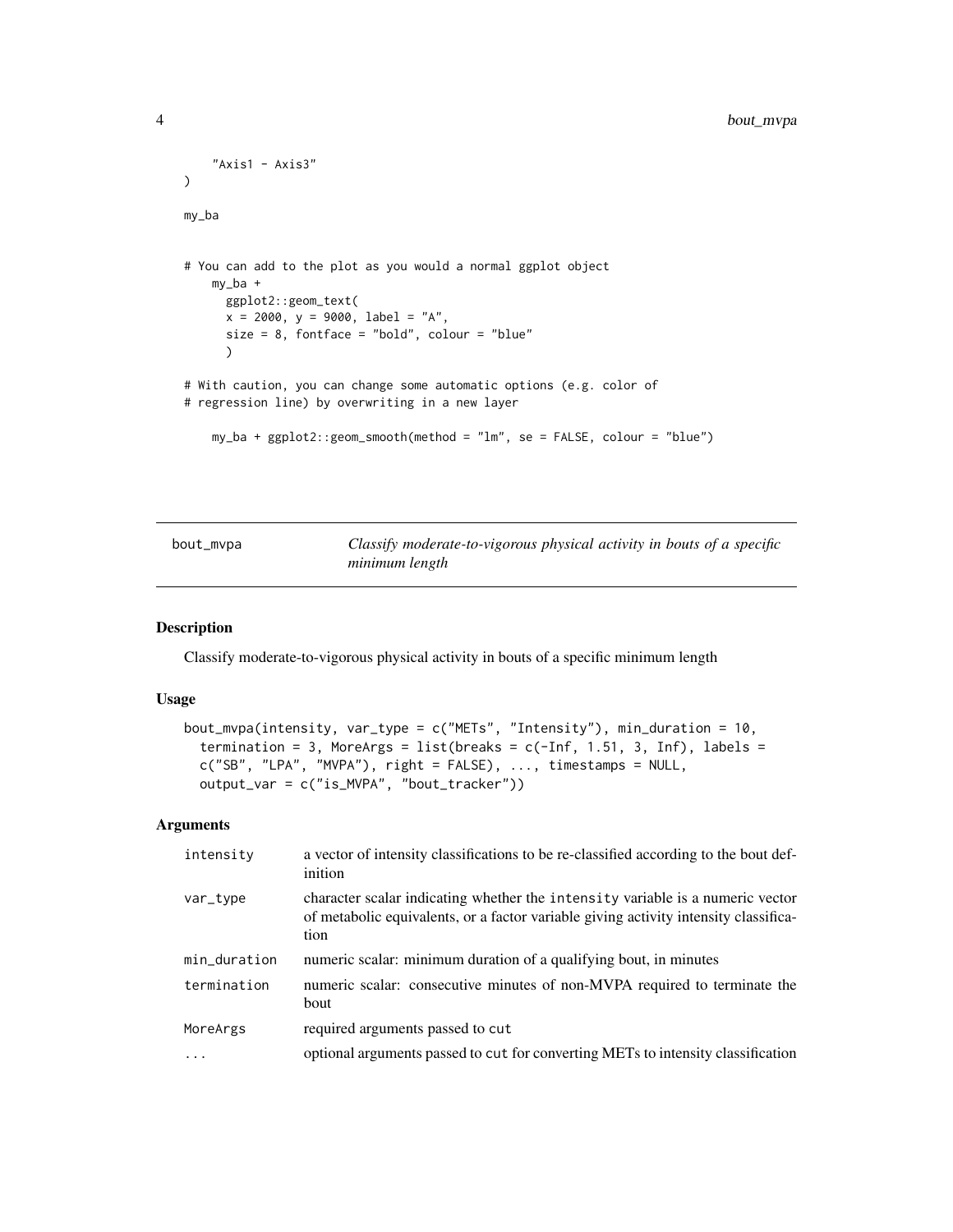#### bout\_mvpa 5

| timestamps | optional vector of POSIX-formatted timestamps. Must have same length as<br>intensity |  |
|------------|--------------------------------------------------------------------------------------|--|
| output_var | the output variable(s) to give                                                       |  |

#### Note

output\_var gives one or both of is\_MVPA and bout\_tracker, the former being a vector of indicators (1 or 0) specifying whether a minute is part of a valid MVPA bout, and the latter being a collapsed data frame giving only the valid bouts of MVPA and the relevant information (i.e., duration of the bout, minutes of MVPA, and percentage of time spent in MVPA within the bout). If both are selected, they are returned in a list.

```
data(ex_data, package = "PAutilities")
ex_data$DateTime <- as.POSIXct(ex_data$DateTime, "UTC")
# Runs with a warning
bout_mvpa(ex_data$METs, "METs")
bout_mvpa(ex_data$METs, "METs", timestamps = ex_data$DateTime)
# Recommended usage
lapply(split(ex_data, strftime(ex_data$DateTime, "%Y-%m-%d", "UTC")),
function(x) {
bout_mvpa(x$METs, "METs", timestamps = x$DateTime)
})
lapply(split(ex_data, strftime(ex_data$DateTime, "%Y-%m-%d", "UTC")),
function(x) {
bout_mvpa(x$METs,
"METs",
timestamps = x$DateTime,
output_var = "is_MVPA")
})
lapply(split(ex_data, strftime(ex_data$DateTime, "%Y-%m-%d", "UTC")),
function(x) {
bout_mvpa(x$METs,
"METs",
timestamps = x$DateTime,
output_var = "bout_tracker")
})
```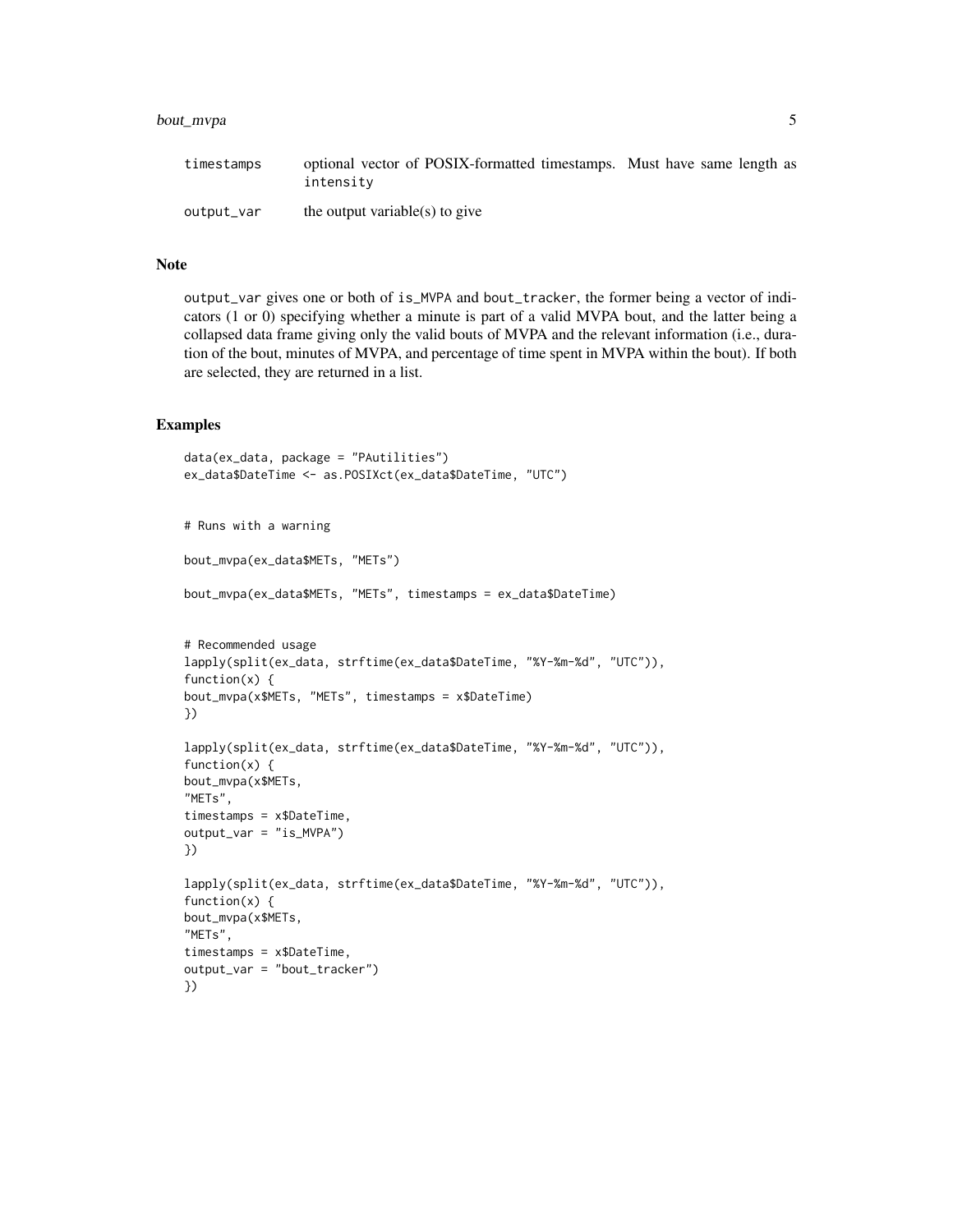<span id="page-5-1"></span><span id="page-5-0"></span>

Compute descriptive statistics for a variable in the metabolic data set

#### Usage

```
descriptives(dataset, variable, group = NULL)
```
#### Arguments

| dataset  | the dataset to analyze                                                |
|----------|-----------------------------------------------------------------------|
| variable | character scalar giving the variable name to summarize                |
| group    | character scalar giving an optional grouping variable for the summary |

#### Examples

```
data(ex_data, package = "PAutilities")
ex_data$group_var <- rep(
c("One", "Two", "Three"),
each = ceiling(nrow(ex_data)/3)
)[seq(nrow(ex_data))]
descriptives(ex_data, "Axis1", "group_var")
```
ex\_data *Example data for calculating bouts of moderate-to-vigorous physical activity*

#### Description

A dataset containing accelerometer data and predicted energy expenditure in metabolic equivalents (METs) that can be used to classify moderate-to-vigorous physical activity in continuous bouts.

#### Usage

ex\_data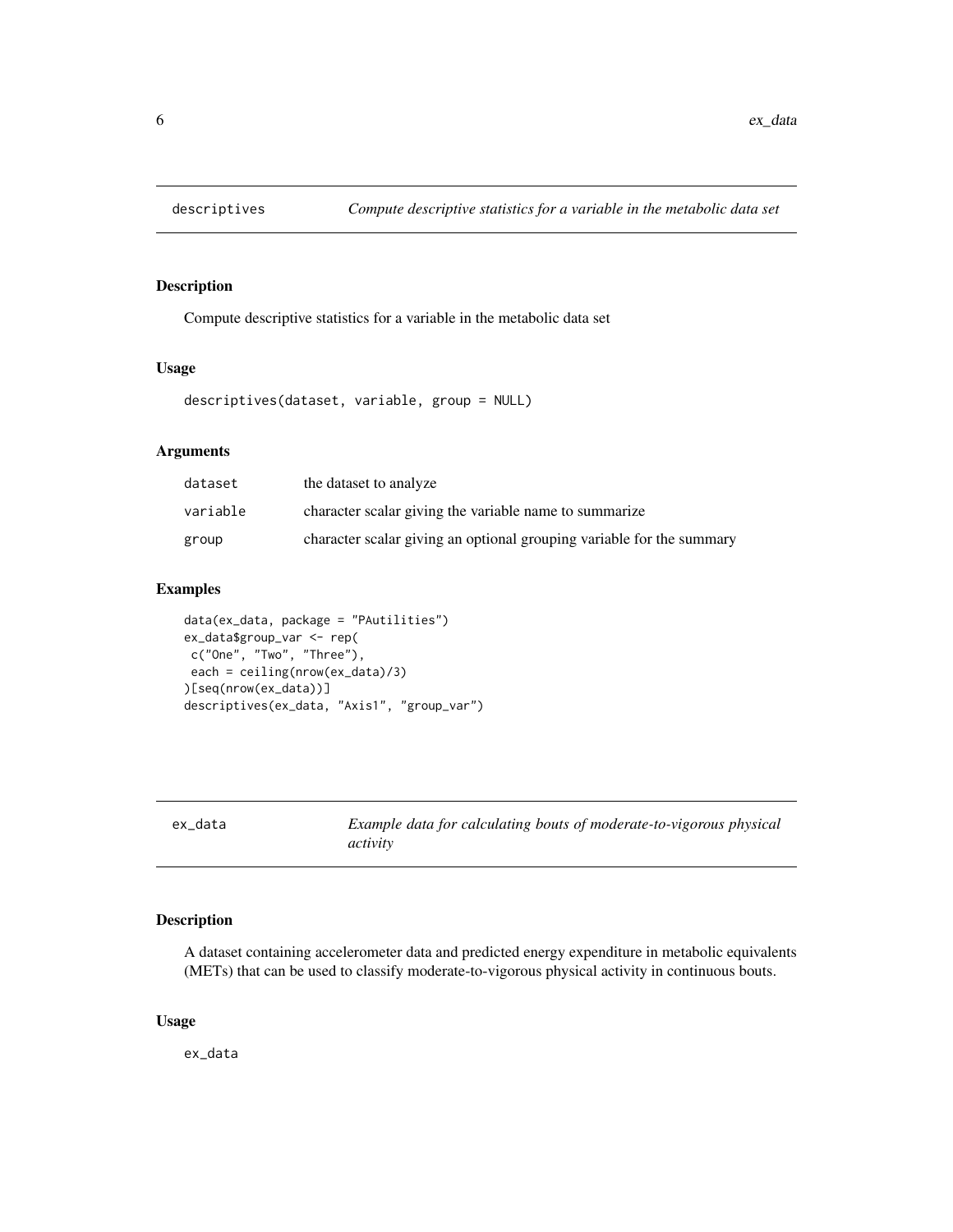#### <span id="page-6-0"></span>get\_age  $\Box$

#### Format

A data frame with 10080 rows and 12 variables:

FileID character. Name of the file originating the data

**Date** character giving the date (" $\%$ m/ $\%$ d/ $\%$ Y")

Time character giving the time ("%H:%M:%S")

DateTime full timestamp (%Y-%m-%d %H:%M:%S) given as character

dayofyear numeric day of the year (i.e., julian date)

minofday numeric minute of the day (i.e., 0 for midnight and 1439 for 11:59)

Axis1 activity counts for the device's first axis

Axis2 activity counts for the device's second axis

Axis3 activity counts for the device's third axis

Steps number of steps taken

Vector. Magnitude vector magnitude (Euclidian norm) of the activity counts from the three axes

METs predicted energy expenditure, in metabolic equivalents

<span id="page-6-1"></span>get\_age *Calculate age*

#### Description

Takes two Date objects and calculates age based on [difftime](#page-0-0) (in days) divided by 365.2425 days per year (for age in years) or 30.4375 days per month (for age in months).

#### Usage

get\_age(birthdate, current\_date, units = c("years", "months"))

#### Arguments

| birthdate    | Date object giving the date of birth                           |
|--------------|----------------------------------------------------------------|
| current date | Date object giving the date from which age is to be calculated |
| units        | The units in which age should be reported                      |

#### Value

Numeric value giving age in the specified units.

```
get_age(as.Date("2000-01-01"), Sys.Date(), "years")
```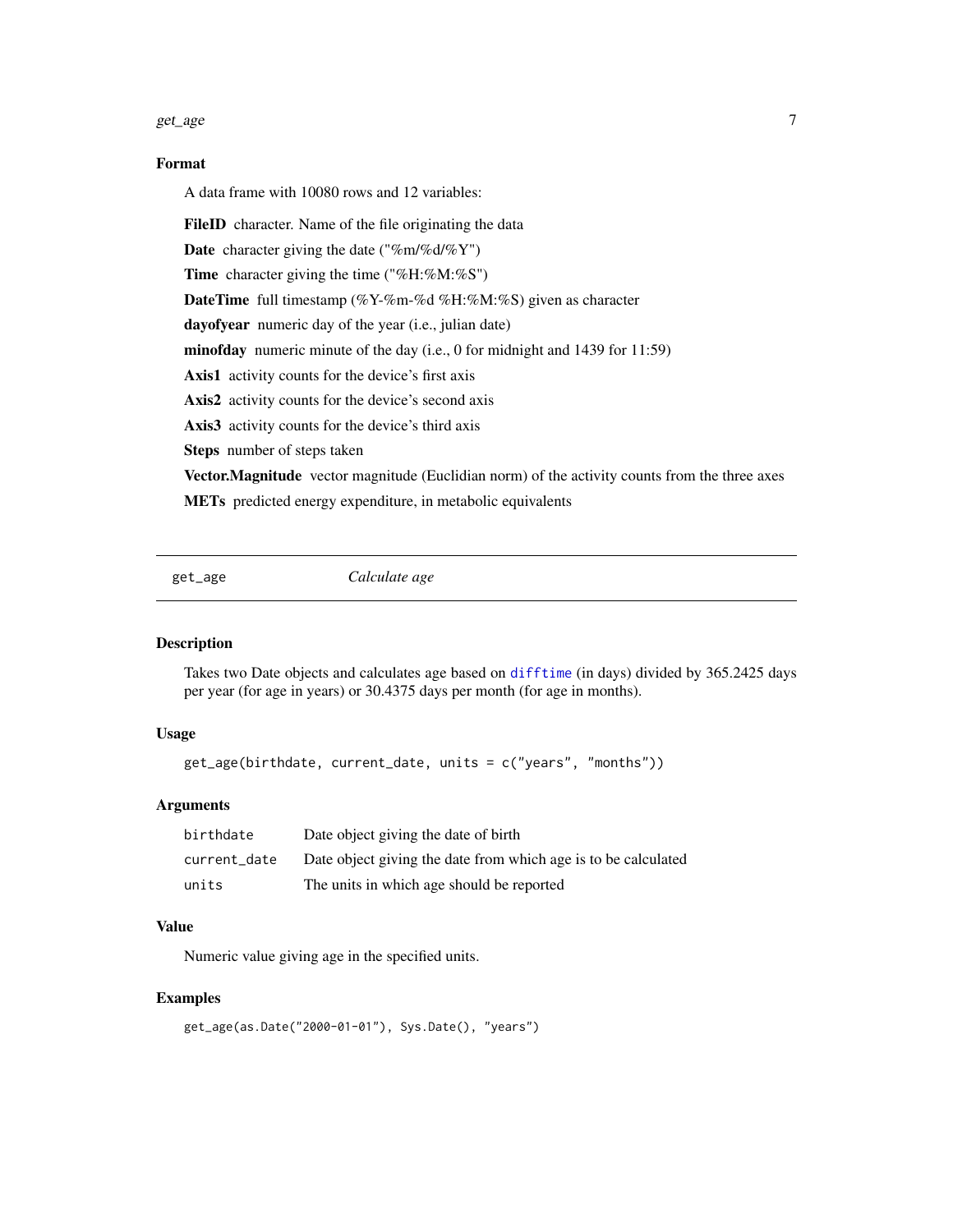<span id="page-7-1"></span><span id="page-7-0"></span>get\_BMI\_percentile *Calculate youth BMI percentile from CDC standards*

#### Description

Calculate youth BMI percentile from CDC standards

#### Usage

```
get_BMI_percentile(weight_kg, height_cm, age_yrs, age_mos = NULL,
  sex = c("M", "F"), output = c("percentile", "classification", "both")
```
#### Arguments

| weight_kg | Weight in kilograms                                                             |
|-----------|---------------------------------------------------------------------------------|
| height_cm | height in centimeters                                                           |
| age_yrs   | age in years                                                                    |
| $age_mos$ | age in months (optional)                                                        |
| sex       | Character scalar indicating participant's sex                                   |
| output    | What should be returned: raw percentile, weight status classification, or both? |

#### Details

If age\_mos is *not* provided, it will be calculated based on age\_yrs, assuming 365.2425 days per year and 30.4375 days per month. Depending on how the initial age calculation was made, rounding error will occur. Thus, use of the [get\\_age](#page-6-1) function is recommended. If age\_mos *is* provided, age\_yrs can be passed as NULL.

#### Value

One of: A numeric scalar giving the BMI percentile (for output = "percentile"); a factor scalar giving the weight status (for output = "classification"); or a list with the percentile and classification (for output = "both").

#### References

This function was developed with reference to public domain resources provided by the Centers for Disease Control and Prevention. For more information, see:

<https://www.cdc.gov/obesity/childhood/defining.html>

[https://www.cdc.gov/healthyweight/assessing/bmi/childrens\\_bmi/tool\\_for\\_schools.html](https://www.cdc.gov/healthyweight/assessing/bmi/childrens_bmi/tool_for_schools.html)

#### Examples

get\_BMI\_percentile(39.4, 144.5, 12.35, sex = "M")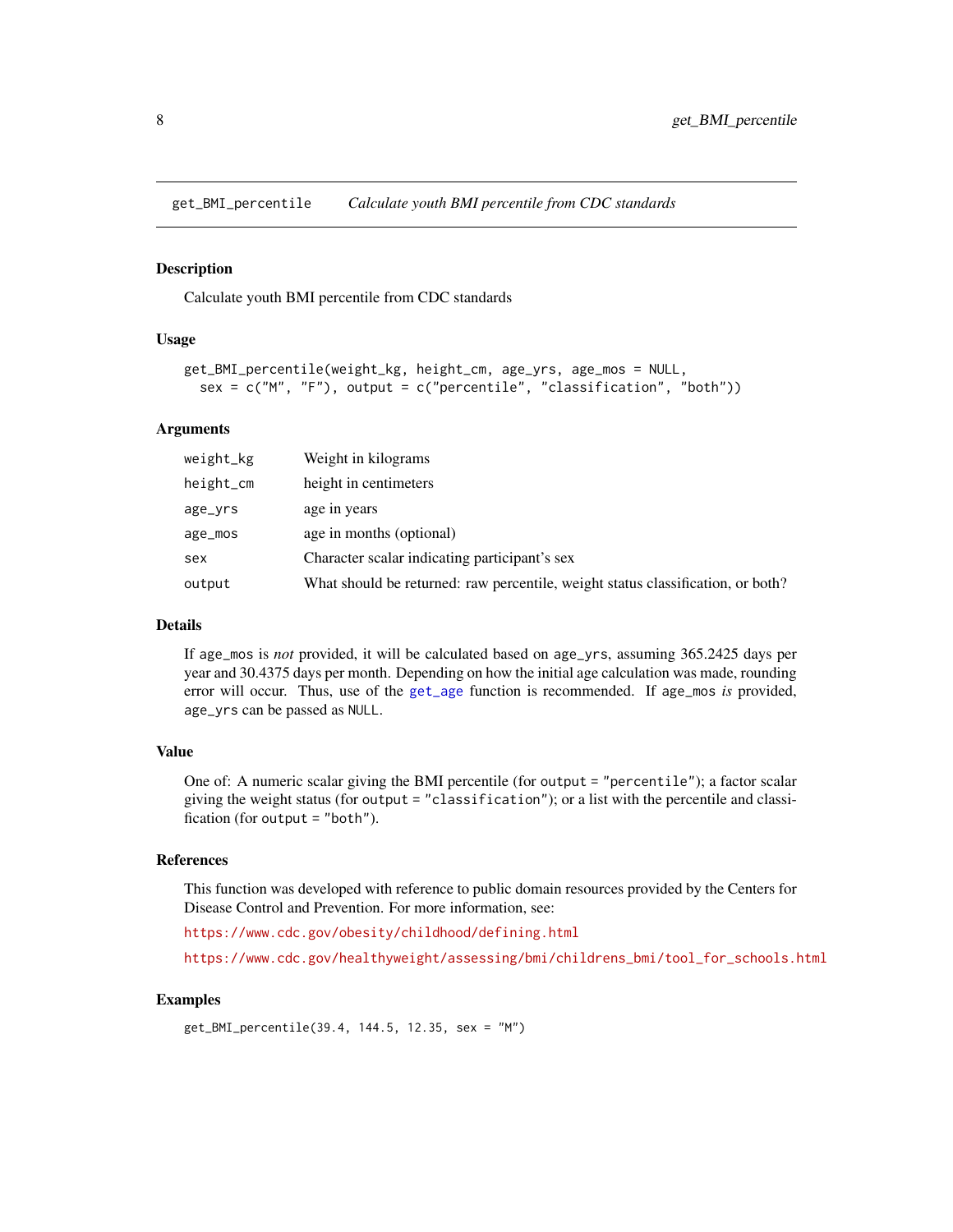<span id="page-8-1"></span><span id="page-8-0"></span>

Retrieve estimated basal metabolic rate for an individual

#### Usage

```
get_bmr(Sex = c("M", "F"), Ht = NULL, Wt, Age, verbose = FALSE,
 RER = NULL, equation = c("ht_wt", "wt", "both"), kcal_table = c("Lusk","Peronnet", "both"), method = c("Schofield", "FAO", "both"),
 MJ_conversion = c("thermochemical", "dry", "convenience", "all"),
  kcal_conversion = 5)
```
#### Arguments

| Sex             | The individual's sex                                                                                     |
|-----------------|----------------------------------------------------------------------------------------------------------|
| Нt              | The individual's height, in meters                                                                       |
| Wt              | The individual's weight, in kilograms                                                                    |
| Age             | The individual's age, in years                                                                           |
| verbose         | Logical. Should processing updates be printed?                                                           |
| RER             | numeric. The respiratory exchange ratio                                                                  |
| equation        | The equation to apply                                                                                    |
| kcal_table      | The table to reference for converting kilocalories to oxygen consumption. See<br>get_kcal_vo2_conversion |
| method          | The calculation method to use                                                                            |
| MJ_conversion   | The value to use for converting megajoules to kilocalories. Defaults to thermo-<br>chemical.             |
| kcal_conversion |                                                                                                          |
|                 | numeric. If RER is NULL (default), the factor to use for converting kilocalories                         |
|                 | to oxygen consumption                                                                                    |

#### References

Schofield, W. N. (1985). Predicting basal metabolic rate, new standards and review of previous work. *Human nutrition. Clinical nutrition*, 39, 5-41.

- # Get BMR for an imaginary 900-year-old person (Age is only
- # used to determine which equations to use, in this case the
- # equations for someone older than 60)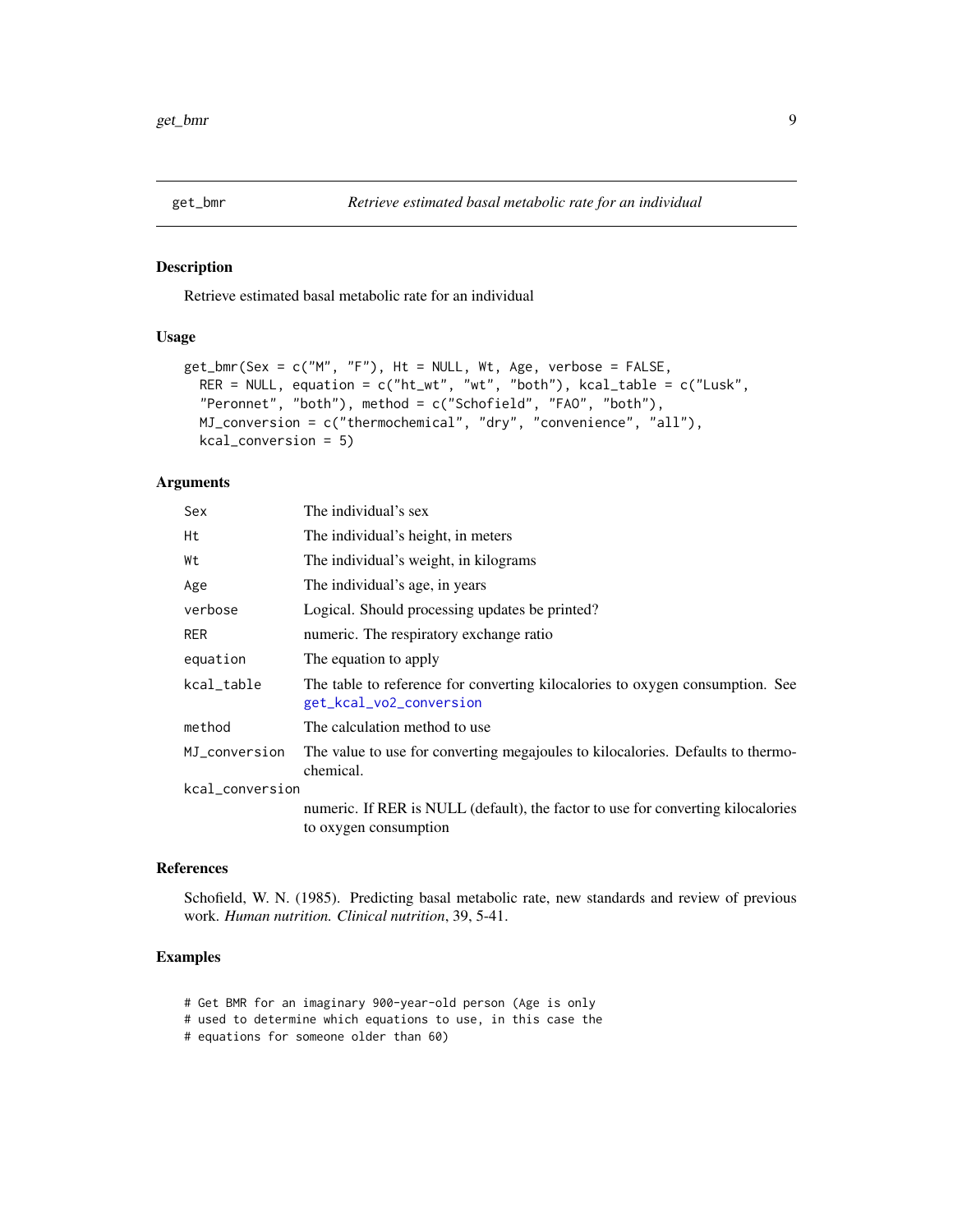```
get_bmr(
  Sex = m, Ht = 1.5, Wt = 80, Age = 900, equation = "both",
 method = "both", RER = 0.865, kcal_table = "both",MJ_conversion = c("all")
)
get_bmr(
  Sex = 'M'', Ht = 1.5, Wt = 80, Age = 900, MJ_conversion = ''all'',
  kcal_conversion = 4.86
\lambdaget_bmr(
  Sex = "M", Ht = 1.5, Wt = 80, Age = 900, method = "FAO",
  kcal_conversion = 4.86
\mathcal{L}
```
<span id="page-9-1"></span>get\_indices *Retrieve indices for a rolling window analysis*

#### Description

Retrieve indices for a rolling window analysis

#### Usage

```
get_indices(y_var, window_size = 15L)
```
#### Arguments

| v_var       | Numeric Vector. Input on which to define the indices for each roll of the window |
|-------------|----------------------------------------------------------------------------------|
| window size | int. The size of the window                                                      |

#### Value

a list in which each element contains window\_size consecutive integers that indicate which elements of y\_var would be extracted for that roll of the window

#### Note

For this function, the output elements contain positions (i.e., indices) from y\_var, whereas for [rolling\\_groups](#page-20-1) the output elements contain the raw values found at each index

#### See Also

[rolling\\_groups](#page-20-1)

<span id="page-9-0"></span>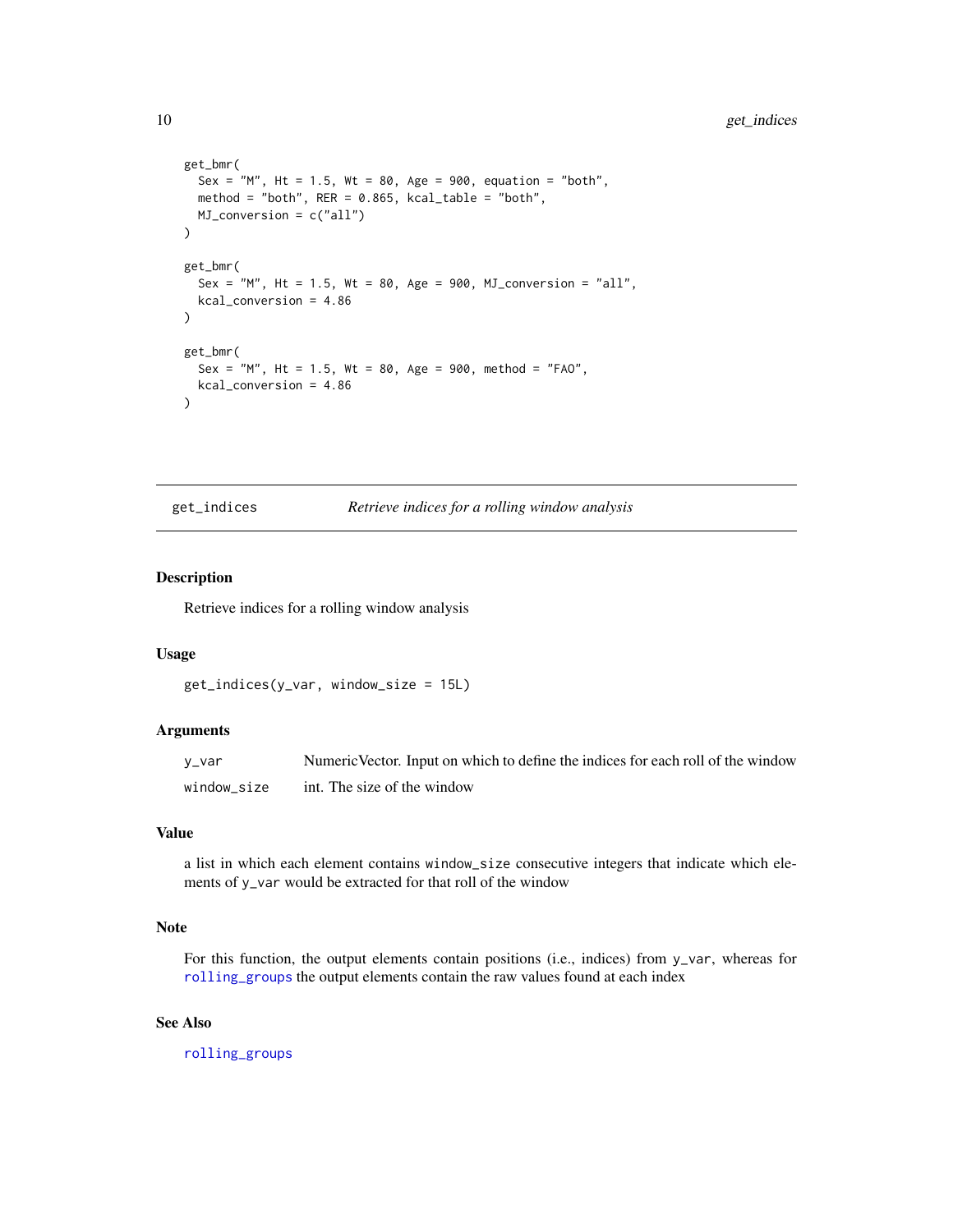#### <span id="page-10-0"></span>get\_intensity 11

#### Examples

```
result <- get_indices(1:100, 10)
head(result)
tail(result)
```
get\_intensity *Classify activity intensity*

#### Description

Supports intensity classification via energy expenditure with or without additional posture requirements (i.e., for sedentary behavior to be in lying/seated posture)

#### Usage

```
get_intensity(mets, posture = NULL, ...)
```
#### Arguments

| mets                    | numeric vector of metabolic equivalents to classify |
|-------------------------|-----------------------------------------------------|
| posture                 | character vector of postures                        |
| $\cdot$ $\cdot$ $\cdot$ | further arguments passed to cut                     |

#### Details

If breaks and labels arguments are not provided, default values are  $\leq$  1.5 METs for sedentary behavior, 1.51-2.99 METs for light physical activity, and >= 3.0 METs for moderate-to-vigorous physical activity.

It is expected for the elements of posture to be one of c("lie","sit","stand","other"). The function will run (with a warning) if that requirement is not met, but the output will likely be incorrect.

#### Value

a factor giving intensity classifications for each element of mets

```
mets <- seq(1, 8, 0.2)
posture <- rep(
c("lie", "sit", "stand", "other"), 9
\lambdaintensity_no_posture <- get_intensity(mets)
intensity_posture <- get_intensity(mets, posture)
head(intensity_no_posture)
head(intensity_posture)
```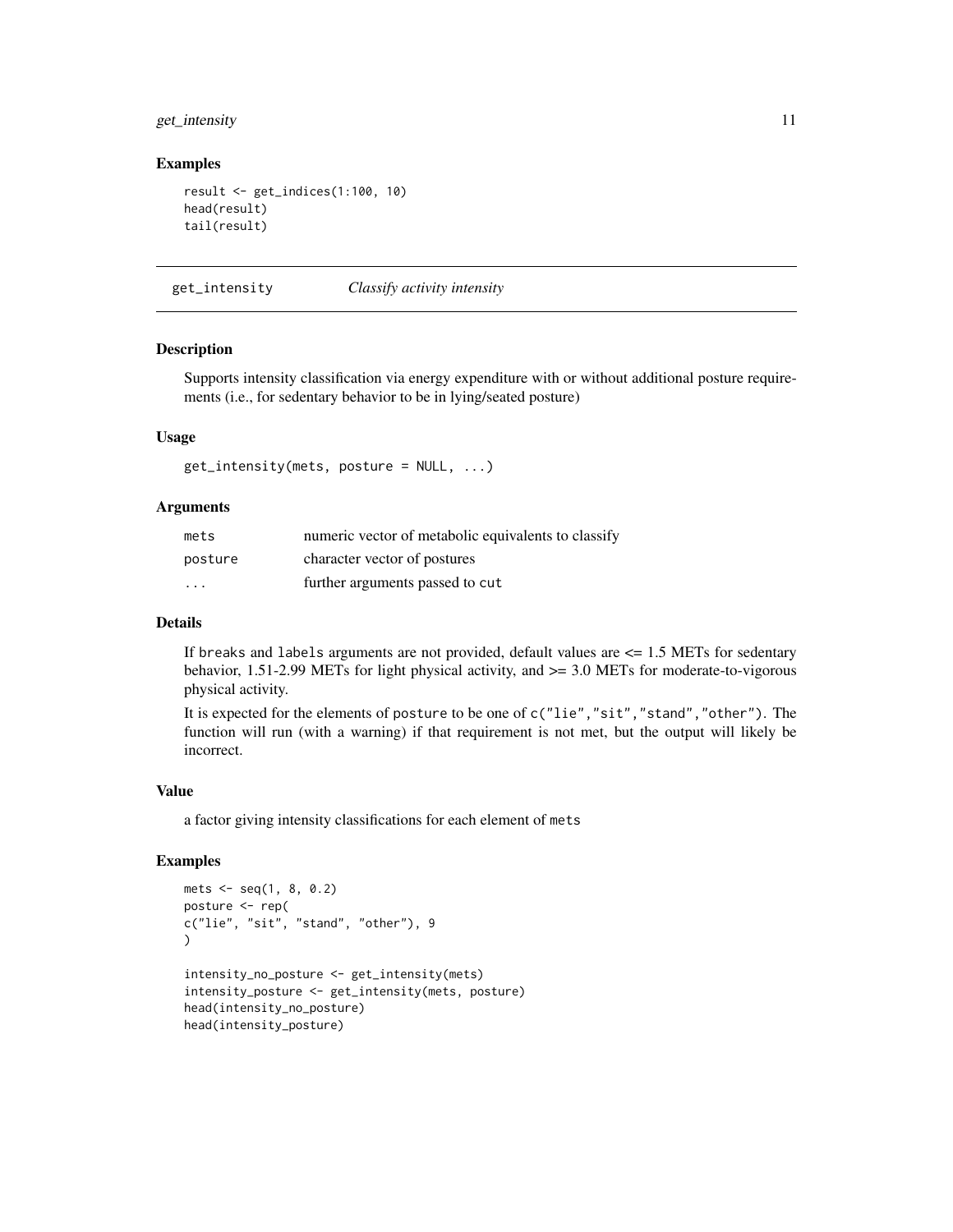```
get_kcal_vo2_conversion
```
*Retrieve conversion factors from kilocalories to oxygen consumption*

#### Description

Retrieve conversion factors from kilocalories to oxygen consumption

#### Usage

```
get_kcal_vo2_conversion(RER, kcal_table = c("Lusk", "Peronnet", "both"))
```
#### Arguments

| <b>RER</b> | numeric. The respiratory exchange ratio                                                                  |  |
|------------|----------------------------------------------------------------------------------------------------------|--|
| kcal table | The table to reference for converting kilocalories to oxygen consumption. See<br>get_kcal_vo2_conversion |  |

#### Details

RER values are matched to the table entries based on the minimum absolute difference. If there is a tie, the lower RER is taken.

#### Value

numeric vector giving the conversion factor from the specified table(s)

#### References

Peronnet, F., & Massicotte, D. (1991). Table of nonprotein respiratory quotient: an update. *Can J Sport Sci*, 16(1), 23-29.

Lusk, G. (1924). Analysis of the oxidation of mixtures of carbohydrate and fat: a correction. *Journal of Biological Chemistry*, 59, 41-42.

#### Examples

get\_kcal\_vo2\_conversion(0.85, "both")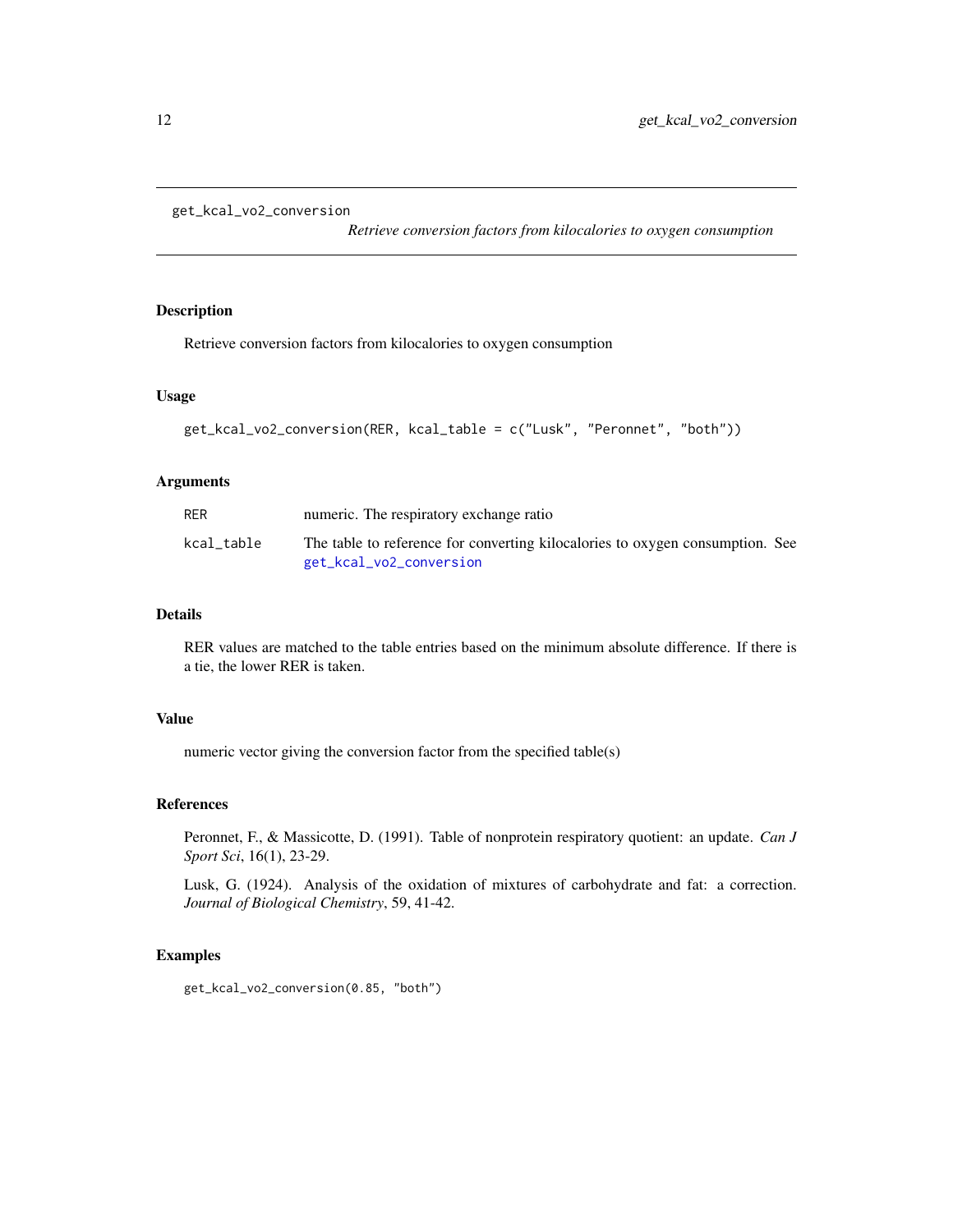<span id="page-12-0"></span>

Run length encoding with indices

#### Usage

```
index_runs(x, zero_index = FALSE)
```
#### Arguments

|            | vector of values on which to perform run length encoding        |
|------------|-----------------------------------------------------------------|
| zero index | logical. Should indices be indexed from zero (useful for Rcpp)? |

#### Value

A data frame with information about the runs and start/stop indices

#### Examples

```
x \leftarrow cFALSE, TRUE, FALSE, FALSE, FALSE, TRUE,
  FALSE, TRUE, TRUE, FALSE, TRUE, FALSE,
  FALSE, FALSE, FALSE, FALSE, TRUE, TRUE,
  FALSE, TRUE
\mathcal{L}head(index_runs(x))
```
manage\_procedure *Printing and timing utility for managing processes*

#### Description

Printing and timing utility for managing processes

#### Usage

```
manage_procedure(part = c("Start", "End"), ..., timer = NULL,
  verbose = TRUE)
get_duration(timer)
```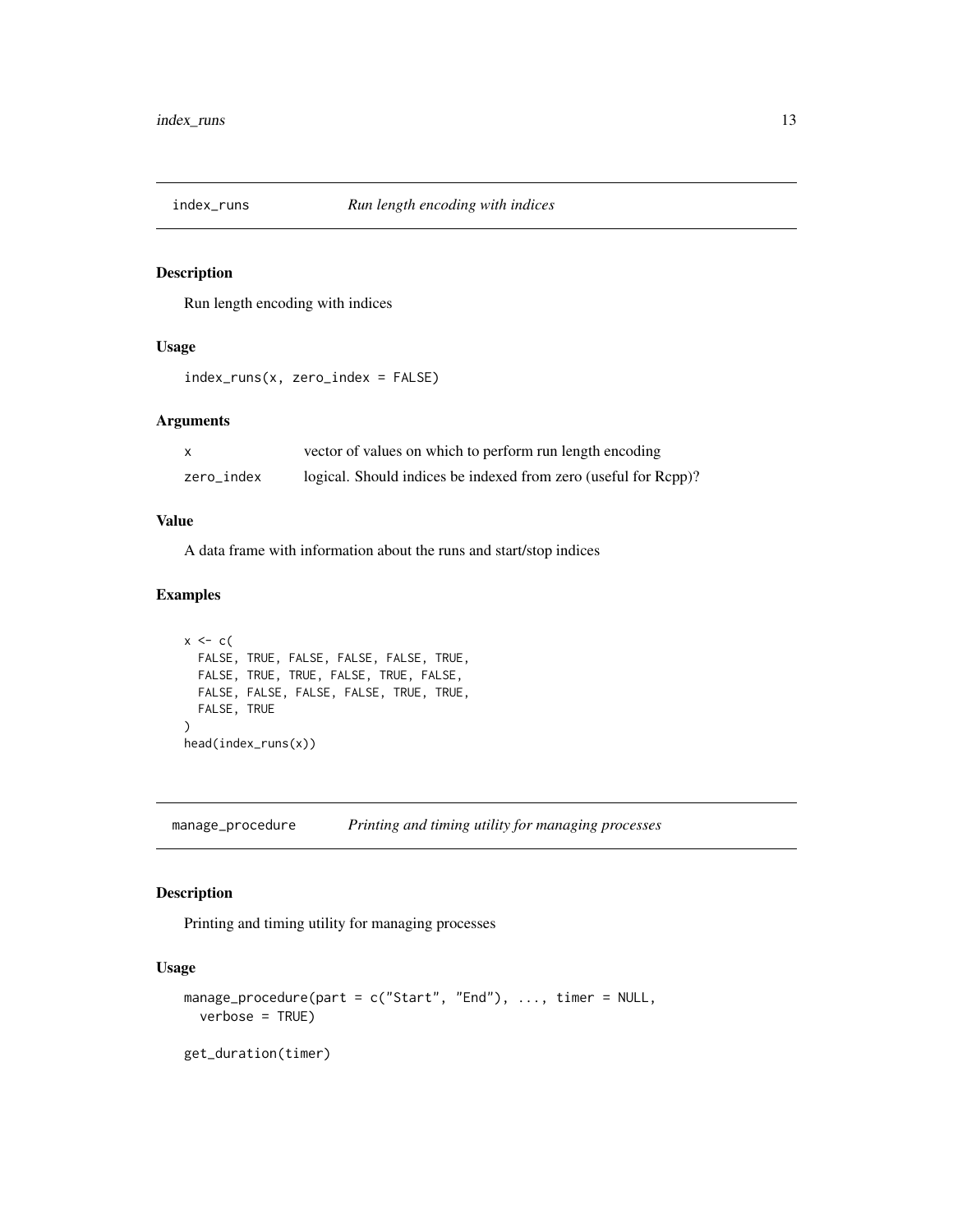#### <span id="page-13-0"></span>Arguments

| part    | character scalar, either Start or End.                                                                                     |
|---------|----------------------------------------------------------------------------------------------------------------------------|
| .       | character strings to print. Default messages will print if no arguments are pro-<br>vided.                                 |
| timer   | a proc_time object. Required for manage_procedure only if using the default<br>message for part $=$ "End" default message. |
| verbose | logical. Print to console?                                                                                                 |
|         |                                                                                                                            |

#### Value

For part = "Start", a proc\_time object (i.e., a timer passable to an eventual part = "End" command); for part = "End", invisible

#### Examples

```
manage_procedure("Start", "String will be printed\n")
timer <- manage_procedure(
"Start", "Printing a string is optional", verbose = FALSE
\mathcal{L}## Default starting message
manage_procedure("Start")
## Default ending message
manage_procedure("End", timer = timer)
## Other examples
get_duration(timer)
manage_procedure("End", "Custom ending message")
```
mean\_sd *Compute the mean and standard deviation of a vector, returning a formatted string containing the values as 'M +/- SD'*

#### Description

Compute the mean and standard deviation of a vector, returning a formatted string containing the values as 'M +/- SD'

#### Usage

```
mean_s d(x = NULL, \text{MoreArgs} = NULL, \text{give}_df = TRUE, ..., \text{mean}_x = NULL,sd_x = NULL
```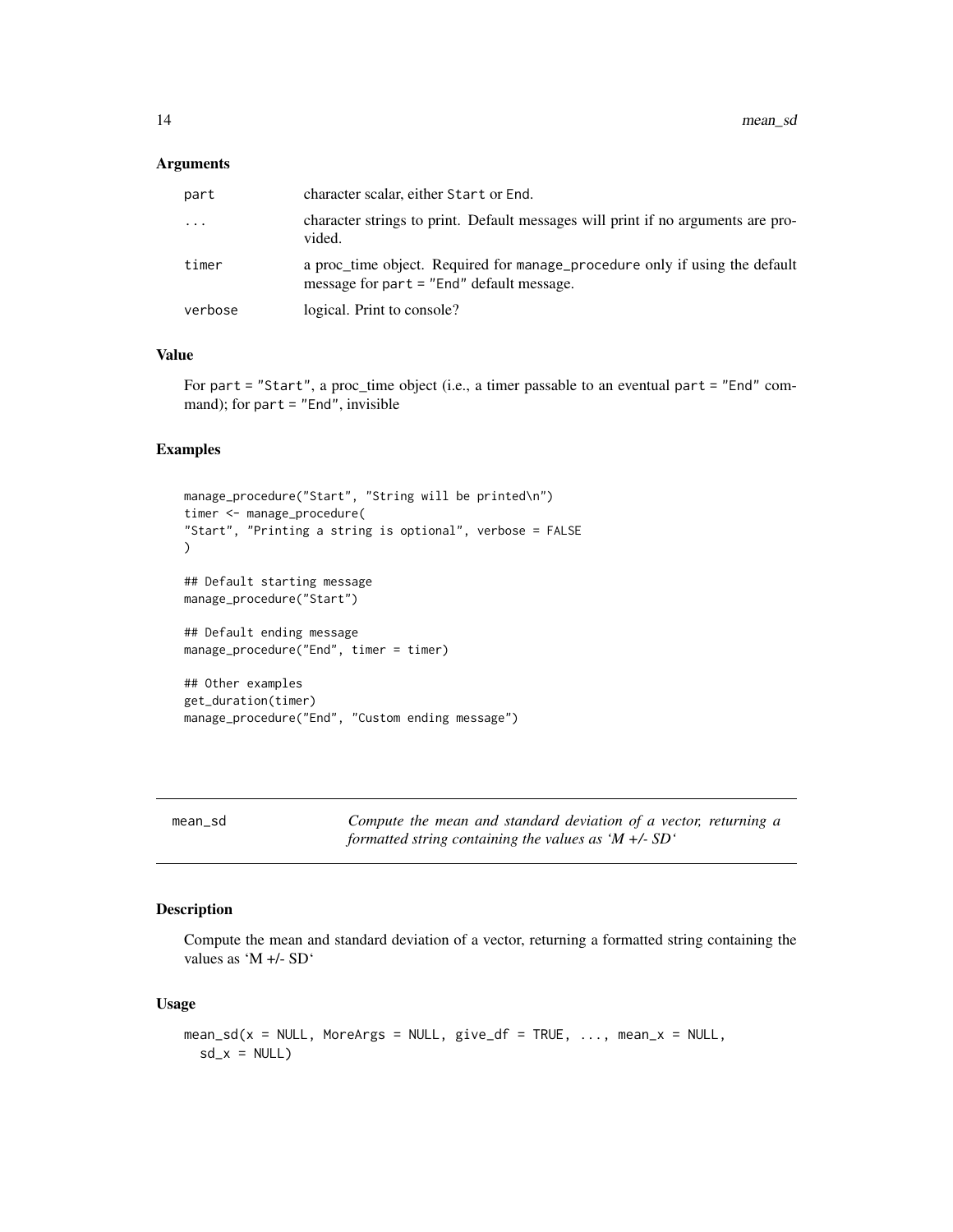#### <span id="page-14-0"></span>Arguments

| x        | numeric vector of values to summarize                                     |
|----------|---------------------------------------------------------------------------|
| MoreArgs | named list of arguments to pass to mean and sd                            |
| give_df  | logical. Should mean, sd, and summary string be returned in a data frame? |
| .        | additional arguments passed to format                                     |
| $mean_x$ | an already-calculated mean value for x                                    |
| sd_x     | an already-calculated sd value for x                                      |

#### Examples

mean\_sd(rnorm(1:100, 50))

paired\_equivalence\_test.data.frame *Perform equivalence testing on paired samples*

#### Description

Perform equivalence testing on paired samples

#### Usage

```
## S3 method for class 'data.frame'
paired_equivalence_test(x, y, y_type = c("both","criterion", "comparison"), alpha = 0.05, na.rm = TRUE,
  scale = c("relative", "absolute"), absolute_region_width = NULL,
  relative\_region\_width = NULL, ...## Default S3 method:
paired_equivalence_test(x, y, y_type = c("both",
```

```
"criterion", "comparison"), alpha = 0.05, na.rm = TRUE,
scale = c("relative", "absolute"), absolute_region_width = NULL,
relative\_region\_width = NULL, ...)
```

```
paired_equivalence_test(x, y, y_type = c("both", "criterion", "comparison"),
  alpha = 0.05, na.rm = TRUE, scale = c("relative", "absolute"),absolute_region_width = NULL, relative_region_width = NULL, ...)
```
#### Arguments

|        | numeric vector representing the (possibly surrogate) sample                                      |
|--------|--------------------------------------------------------------------------------------------------|
|        | numeric vector representing the (possibly criterion) sample. Index paired with x                 |
| y_type | classification of y for the purpose of analysis. Can be "criterion", "comparison",<br>or "both". |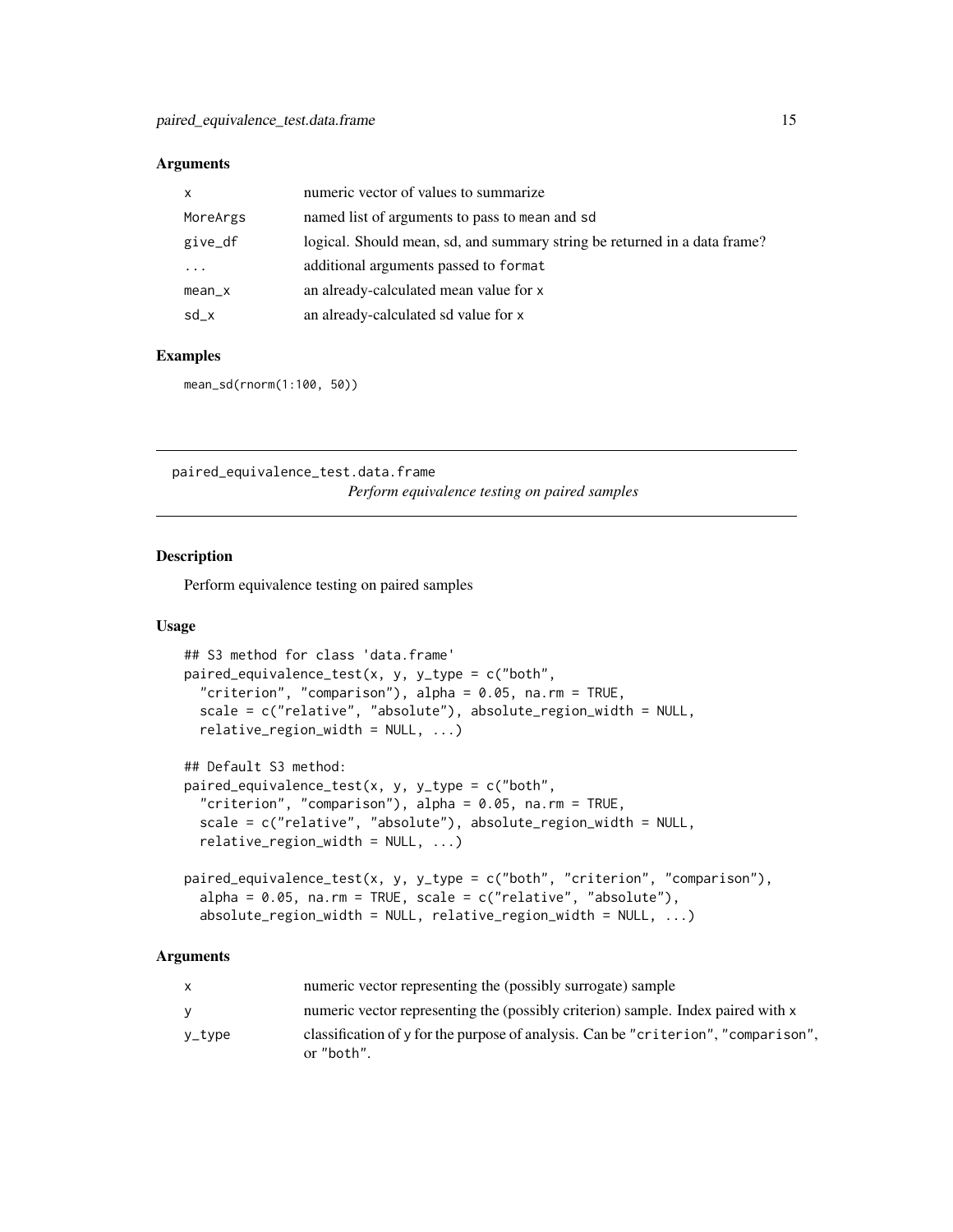<span id="page-15-0"></span>

| alpha                 | the alpha level for the test                                                           |  |
|-----------------------|----------------------------------------------------------------------------------------|--|
| na.rm                 | logical. Omit mean values for mean calculations?                                       |  |
| scale                 | character specifying whether the test should occur on an absolute or relative<br>scale |  |
| absolute_region_width |                                                                                        |  |
|                       | the region width for use when scale = "absolute"                                       |  |
| relative_region_width |                                                                                        |  |
|                       | the region width for use when scale = "relative"                                       |  |
| $\cdots$              | further arguments passed to methods. Currently unused.                                 |  |
|                       |                                                                                        |  |

#### Value

a 'paired\_equivalence' object summarizing the test input and results

#### Note

If a value is not specified for the region width that corresponds with scale, a default value will be assigned with a warning.

#### References

[Dixon et al.](https://www.ncbi.nlm.nih.gov/pubmed/29135817)

#### Examples

```
set.seed(1544)
x <- data.frame(
  var1 = rnorm(500, 15, 4),
  var2 = rnorm(500, 23, 7.3)
\lambday <- rnorm(500, 17.4, 9)
test_result <- paired_equivalence_test(
  x, y, relative_region_width = 0.25
\mathcal{L}lapply(test_result, head)
```
PAutilities *PAutilities: Streamline Physical Activity Research*

#### Description

A collection of utilities that are useful for a broad range of tasks that are common in physical activity research. The main features (with associated functions in parentheses) are: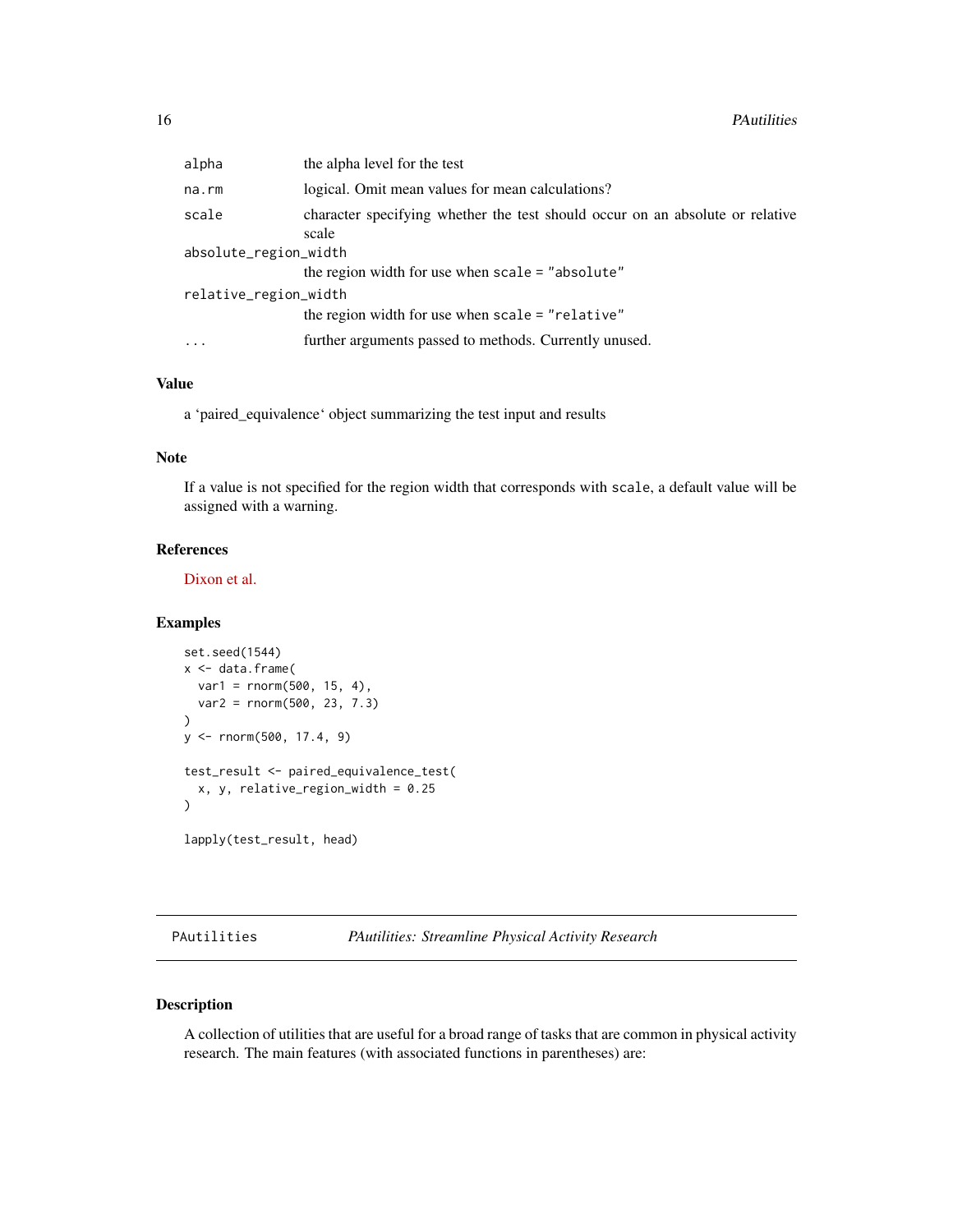#### <span id="page-16-0"></span>Details

\* Bland-Altman plots ([ba\\_plot](#page-2-1)) \* Bout analysis for moderate-to-vigorous physical activity ([bout\\_mvpa](#page-3-1))

\* Formatted descriptive statistics [descriptives](#page-5-1) \* Demographic calculations ([get\\_age](#page-6-1) and [get\\_BMI\\_percentile](#page-7-1))

\* Metabolic calculations ([get\\_bmr](#page-8-1), [weir\\_equation](#page-24-1), and [get\\_kcal\\_vo2\\_conversion](#page-11-1)) \* Analysis of bout detection algorithm performance ([get\\_transition\\_info](#page-0-0) and associated methods, e.g. summary and plot)

plot.paired\_equivalence

*Plot the outcome of a paired equivalence test*

#### Description

Plot the outcome of a paired equivalence test

#### Usage

```
## S3 method for class 'paired_equivalence'
plot(x, shade = "auto", ...)shaded_equivalence_plot(results, ...)
```

```
unshaded_equivalence_plot(results, ...)
```
#### Arguments

|           | the object to be plotted                                                  |
|-----------|---------------------------------------------------------------------------|
| shade     | logical. Should the results be plotted using a shaded equivalence region? |
| $\ddotsc$ | arguments passed to ggplot2:: theme.                                      |
| results   | data frame. The results component of a paired_equivalence object          |

#### Details

shaded\_equivalence\_plot plots the results of an equivalence test in which a single equivalence region applies to all variables. In that case, the equivalence region is displayed as a shaded region. unshaded\_equivalence\_plot plots the results of an equivalence test in which variables have unique equivalence regions. In that case, the equivalence regions are displayed as dodged "confidence intervals".

#### Value

A plot of the equivalence test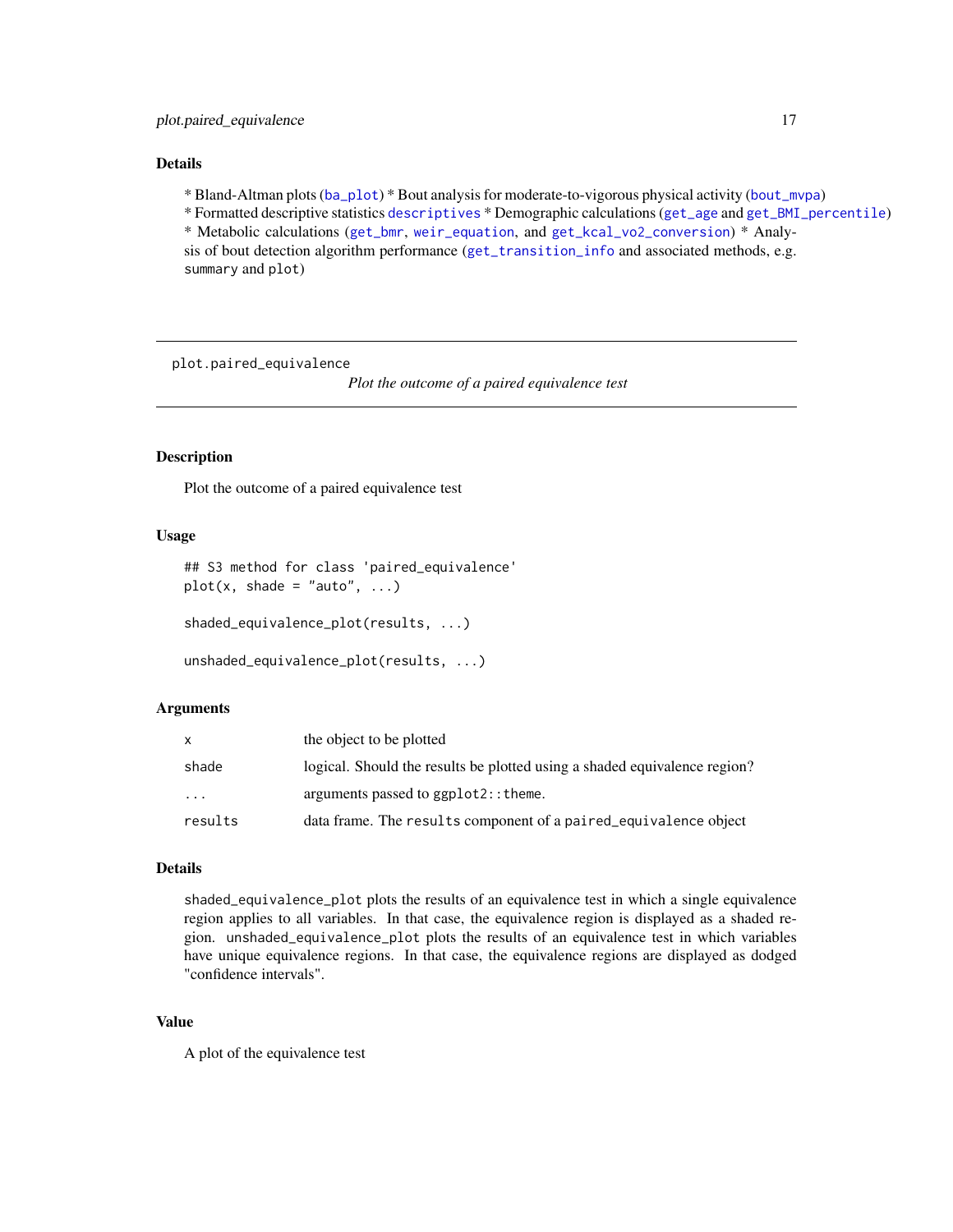#### Examples

```
set.seed(1544)
y <- rnorm(500, 17.4, 9)
z <- data.frame(
 var1 = rnorm(500, 15, 4),
  var2 = rnorm(500, 23, 7.3)
\mathcal{L}# Optionally create artificial missing values to trigger unshaded plot
missing_indices <- sample(seq(nrow(z)), 250)
z$var1[missing_indices] <- NA
x <- paired_equivalence_test(
  z, y, "criterion", scale = "relative",
  relative_region_width = 0.25
\mathcal{L}plot(x)
```
plot.spurious\_curve *Plot a spurious curve*

#### Description

Plot a spurious curve

#### Usage

```
## S3 method for class 'spurious_curve'
plot(x, \ldots)
```
#### Arguments

| x        | a spurious_curve object              |
|----------|--------------------------------------|
| $\cdots$ | further arguments (currently unused) |

#### Value

a plot of the object

#### See Also

[spurious\\_curve](#page-20-2)

<span id="page-17-0"></span>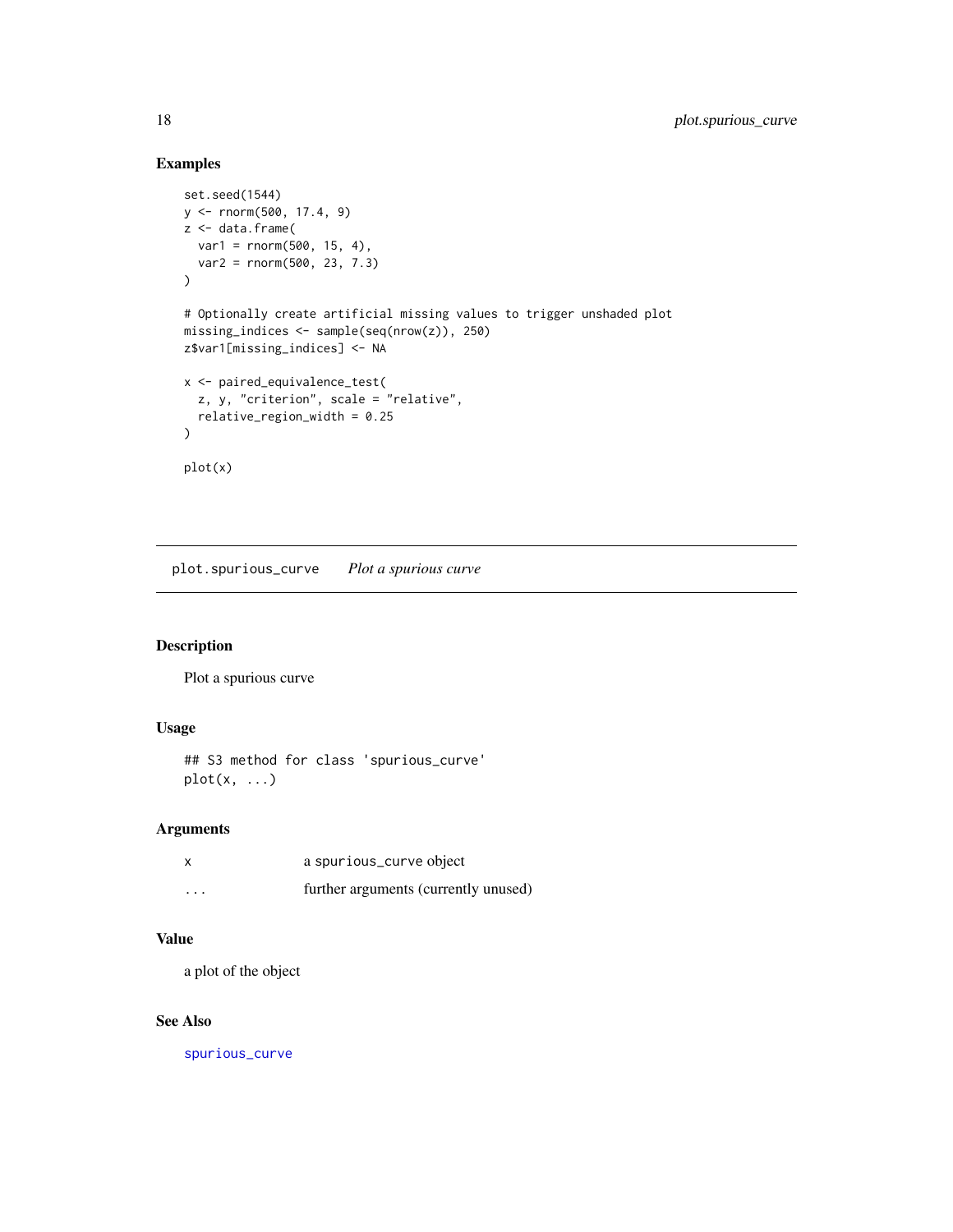#### <span id="page-18-0"></span>plot.transition 19

#### Examples

```
set.seed(100)
predictions <- (sample(1:100)%%2)
references <- (sample(1:100)%%2)
trans <- get_transition_info(
  predictions, references, 7
\mathcal{L}result <- spurious_curve(trans)
plot(result)
```
plot.transition *Plot the transitions and matchings from a* transition *object*

#### Description

Plot the transitions and matchings from a transition object

#### Usage

## S3 method for class 'transition' plot(x, ...)

#### Arguments

|                         | the object to plot                                          |
|-------------------------|-------------------------------------------------------------|
| $\cdot$ $\cdot$ $\cdot$ | further methods passed to or from methods, currently unused |

#### Value

A plot of the predicted and actual transitions in a transition object, as well as the matchings between them

```
predictions <- (sample(1:100)%%2)
references <- (sample(1:100)%%2)
window_size <- 7
transitions <- get_transition_info(predictions, references, window_size)
plot(transitions)
```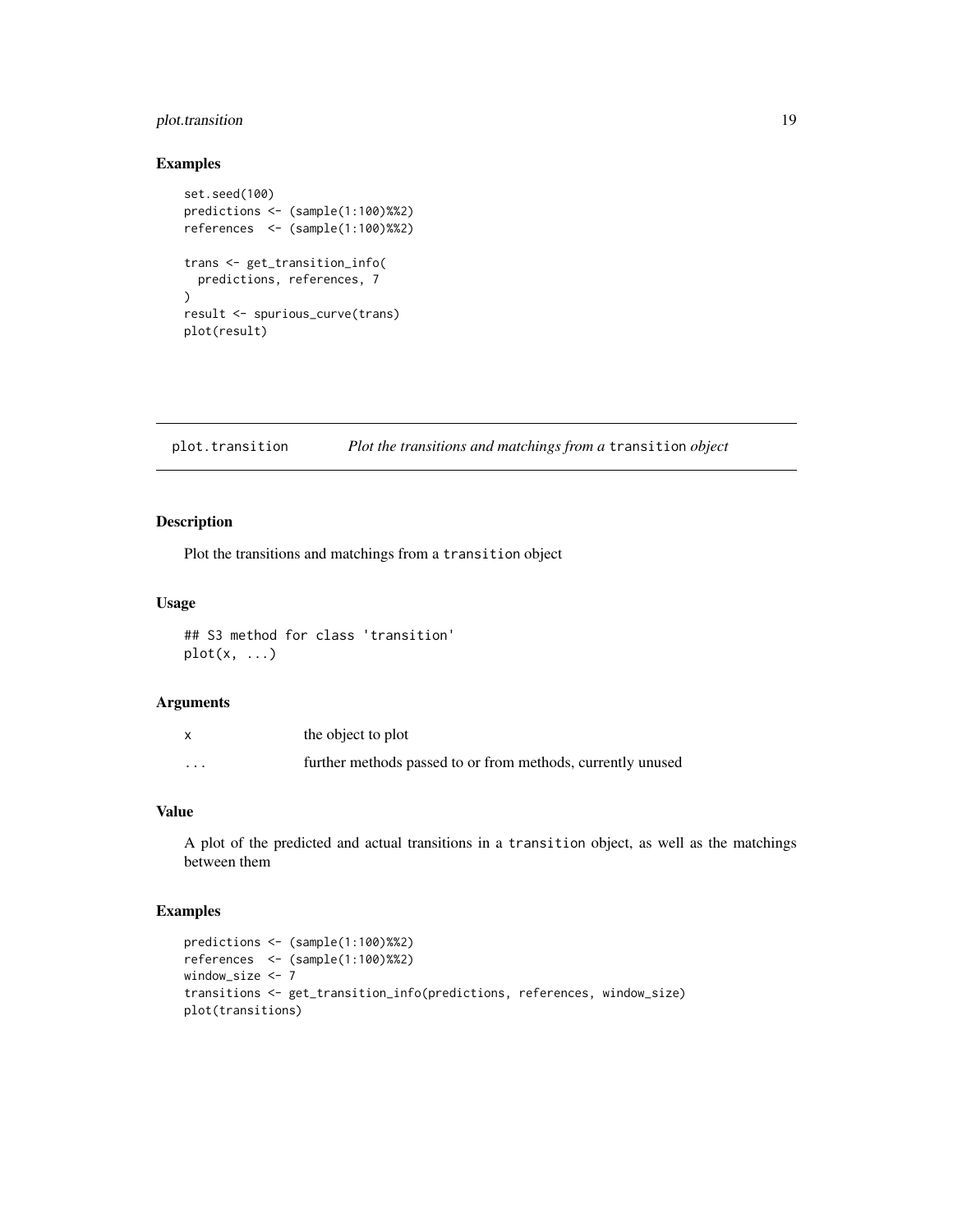<span id="page-19-0"></span>

Calculate resting metabolic rate using a sliding window method

#### Usage

```
rmr_sliding(vo2_values, vo2_timestamps, start_time, stop_time,
 window_size_minutes = 5)
```
#### Arguments

| vo2_values          | numeric vector of oxygen consumption values                           |  |
|---------------------|-----------------------------------------------------------------------|--|
|                     | vo2_timestamps timestamps corresponding to each element of vo2_values |  |
| start_time          | the beginning time of the assessment period                           |  |
| stop_time           | the ending time of the assessment period                              |  |
| window_size_minutes |                                                                       |  |
|                     | the size of the sliding window, in minutes                            |  |

#### Value

A data frame giving the oxygen consumption from the lowest window, as well as the time difference from first to last breath in the same window.

#### Examples

```
set.seed(144)
fake_start_time <- Sys.time()
fake_stop_time <- fake_start_time + 1800
fake_timestamps <- fake_start_time + cumsum(sample(1:3, 500, TRUE))
fake_timestamps <- fake_timestamps[fake_timestamps <= fake_stop_time]
fake_breaths <- rnorm(length(fake_timestamps), 450, 0.5)
window_size <- 5
rmr_sliding(
  fake_breaths, fake_timestamps,
  fake_start_time, fake_stop_time,
  window_size
```
 $\mathcal{L}$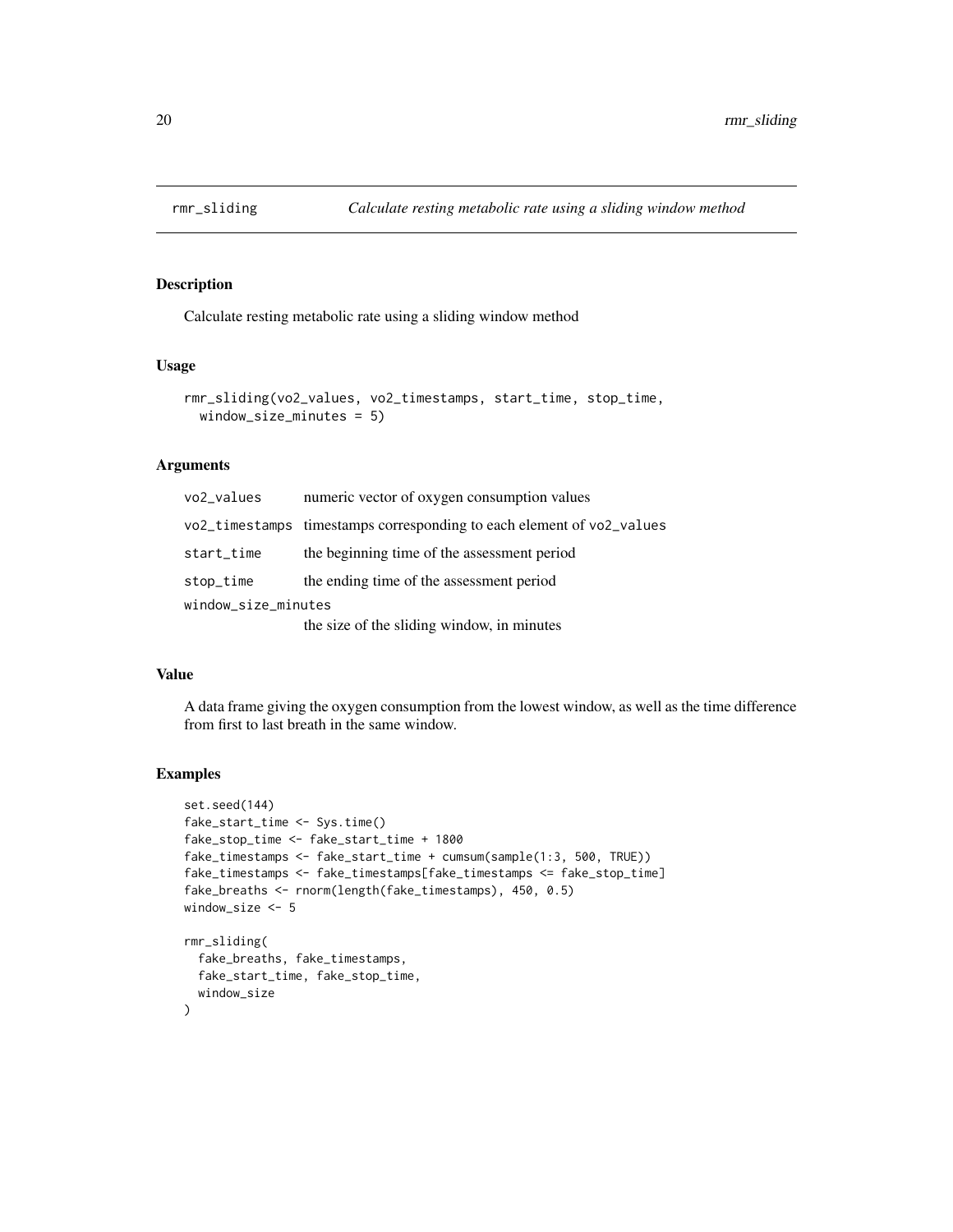<span id="page-20-1"></span><span id="page-20-0"></span>

Loop along a vector, returning n elements at a time in a list

#### Usage

```
rolling_groups(values, n = 2L)
```
#### Arguments

| values | Integer Vector. The vector to loop along                                    |
|--------|-----------------------------------------------------------------------------|
|        | int. The number of elements to return in each element of the resulting list |

#### Value

a list in which each element contains n elements from values

#### Note

For this function, the output elements contain raw values from values, whereas for [get\\_indices](#page-9-1) the output elements contain the positions (i.e., indices) rather than the raw values

#### See Also

#### [get\\_indices](#page-9-1)

#### Examples

```
groups <- rolling_groups(0:50, 3)
head(groups)
tail(groups)
```
<span id="page-20-2"></span>spurious\_curve *Perform a spurious curve analysis*

#### Description

Assess performance using the Transition Pairing Method when the spurious pairing threshold is varied

#### Usage

```
spurious_curve(trans, predictions, references, thresholds = 1:20)
```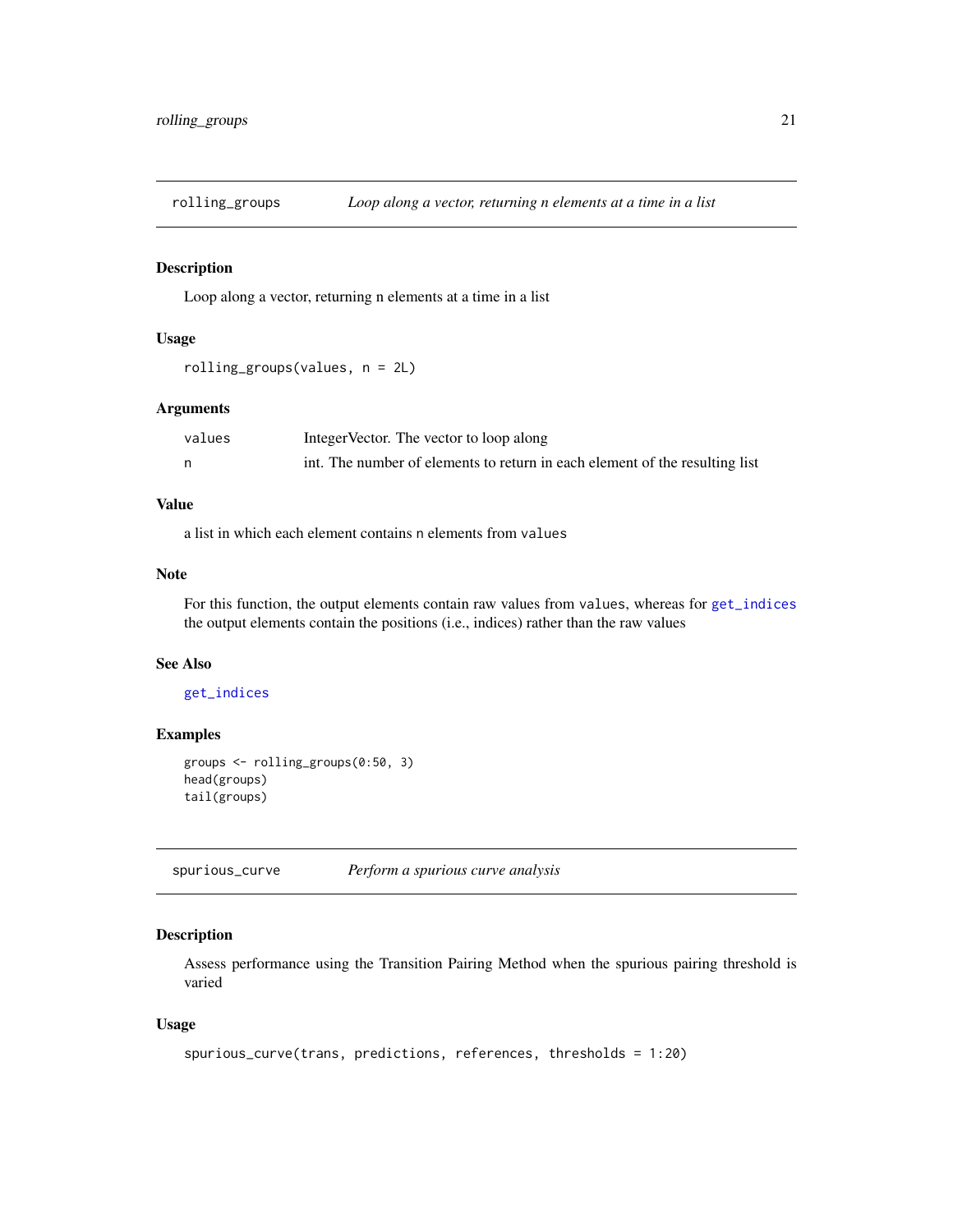#### Arguments

| trans       | a transition object                                                   |
|-------------|-----------------------------------------------------------------------|
| predictions | vector of predictions indicating transition (1) or non-transition (2) |
| references  | vector of criteria indicating transition (1) or non-transition (2)    |
| thresholds  | the threshold settings to test                                        |

#### Value

an object with class spurious\_curve

#### Examples

```
set.seed(100)
predictions <- (sample(1:100)%%2)
references <- (sample(1:100)%%2)
trans <- get_transition_info(
  predictions, references, 7
)
head(spurious_curve(trans))
```
summaryTransition-class

*An S4 class containing summary information about a* transition *object*

#### Description

An S4 class containing summary information about a transition object

#### **Slots**

result a data frame with the summary information

<span id="page-21-0"></span>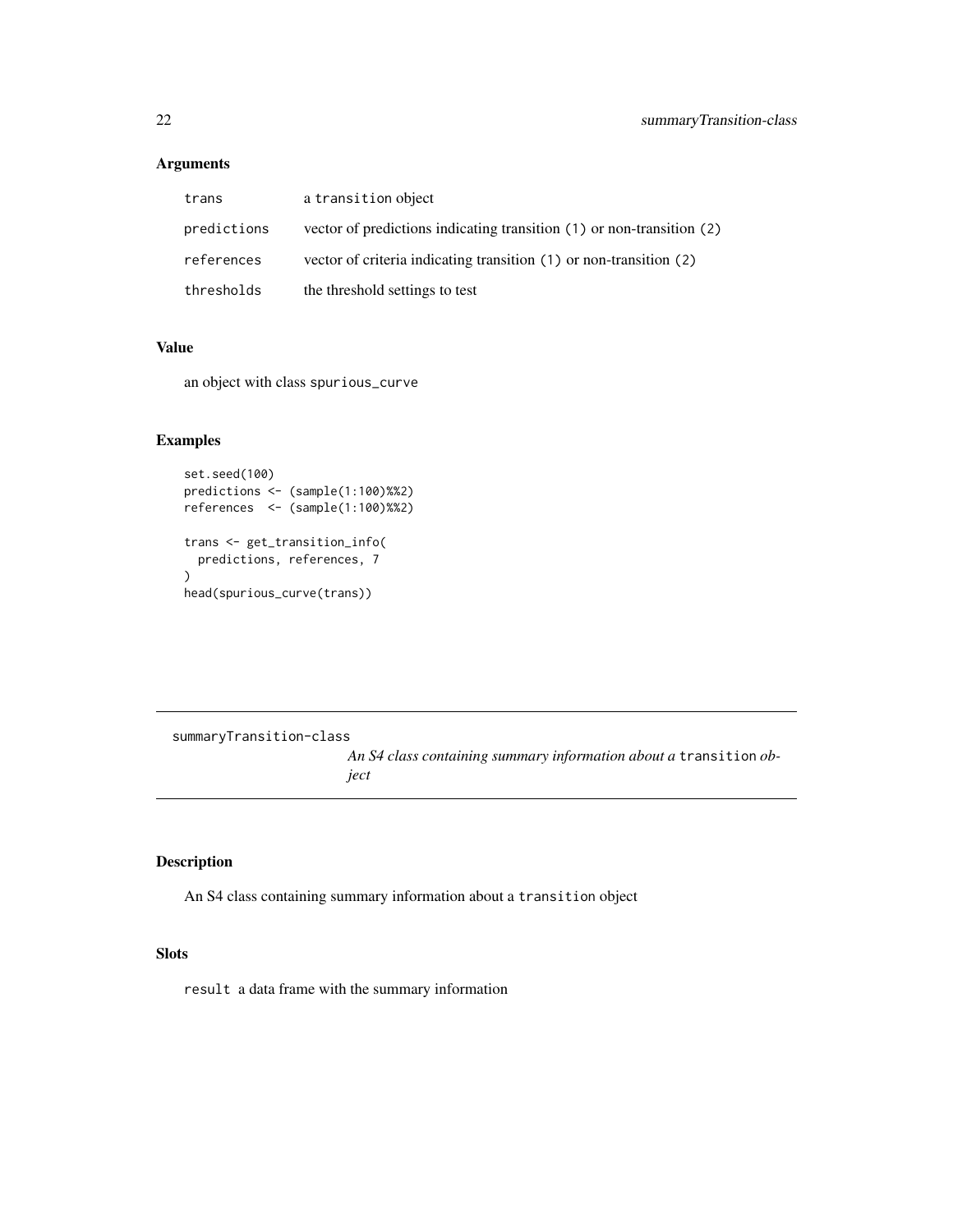<span id="page-22-0"></span>

Compare numeric variables in a data frame based on root-squared differences

#### Usage

```
test_errors(reference, target, vars, tolerance = 0.001005,
  return_logical = TRUE)
```
#### Arguments

| reference | a data frame giving reference data                                                                                                                               |
|-----------|------------------------------------------------------------------------------------------------------------------------------------------------------------------|
| target    | a data frame giving target data                                                                                                                                  |
| vars      | character vector of variable names to compare in each data frame                                                                                                 |
| tolerance | allowable difference between numeric values                                                                                                                      |
|           | return_logical logical. Should result be given as a logical vector (indicating TRUE/FALSE<br>equality within tolerance) or a data frame of error summary values? |

#### Value

If return\_logical = TRUE, a named logical vector with one element per variable compared, indicating whether the maximum and root-mean-squared differences fall within the tolerance. If return\_logical = FALSE, a data frame indicating the variables compared and the maximum and root-mean-squared differences.

#### Note

It is assumed that reference and target have equal numbers of rows.

```
reference <- data.frame(
a = 1:100, b = 75:174\mathcal{L}target <- data.frame(
  a = 0.001 + (1:100),
  b = 76:175)
test_errors(reference, target, c("a", "b"))
test_errors(reference, target, c("a", "b"), return_logical = FALSE)
```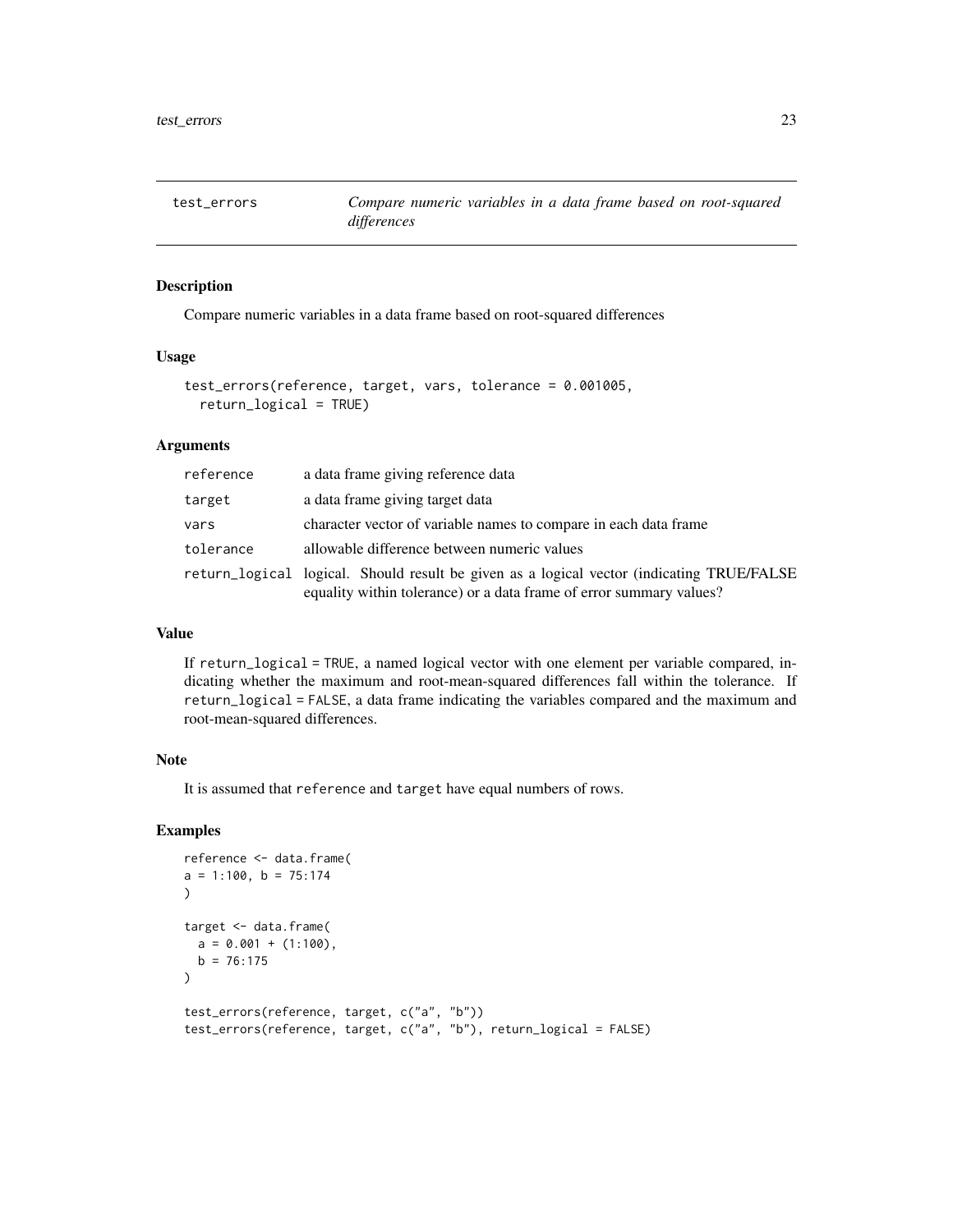Allows users to determine weight status from body mass index (BMI). The function is designed to classify adult weight status, with default settings yielding weight classes defined by the Centers for Disease Control and Prevention (see reference below). Alternatively, the function can be used as a wrapper for [get\\_BMI\\_percentile](#page-7-1) to obtain classifications for youth.

#### Usage

```
weight_status(bmi = NULL, breaks = c(-Inf, 18.5, 25, 30, 35, 40, Inf),
  labels = c("Underweight", "Normal Weight", "Overweight",
  "Obese_1", "Obese_2", "Obese_3"), right = FALSE, youth = FALSE, \dots)
```

```
#get_BMI_percentile(weight_kg, height_cm, age_yrs, age_mos = NULL,
  #sex = c("M", "F"), output = c("percentile", "classification", "both"))
```
#### Arguments

| bmi       | numeric scalar. The participant BMI.                                                                                                        |
|-----------|---------------------------------------------------------------------------------------------------------------------------------------------|
| breaks    | numeric vector. The boundaries for each weight class; passed to base::cut,<br>with warnings if -Inf and Inf are not included in the vector. |
| labels    | character vector. The labels for each weight class; passed to base:: cut, and<br>should have a length one less than the length of breaks    |
| right     | logical. See ?base:: cut                                                                                                                    |
| youth     | logical. Use function as a wrapper for get_BMI_percentile?                                                                                  |
| $\ddotsc$ | Arguments passed to get_BMI_percentile                                                                                                      |
|           |                                                                                                                                             |

#### Value

a factor scalar reflecting weight status

#### References

<https://www.cdc.gov/obesity/adult/defining.html>

```
status <- sapply(17:42, weight_status)
head(status)
```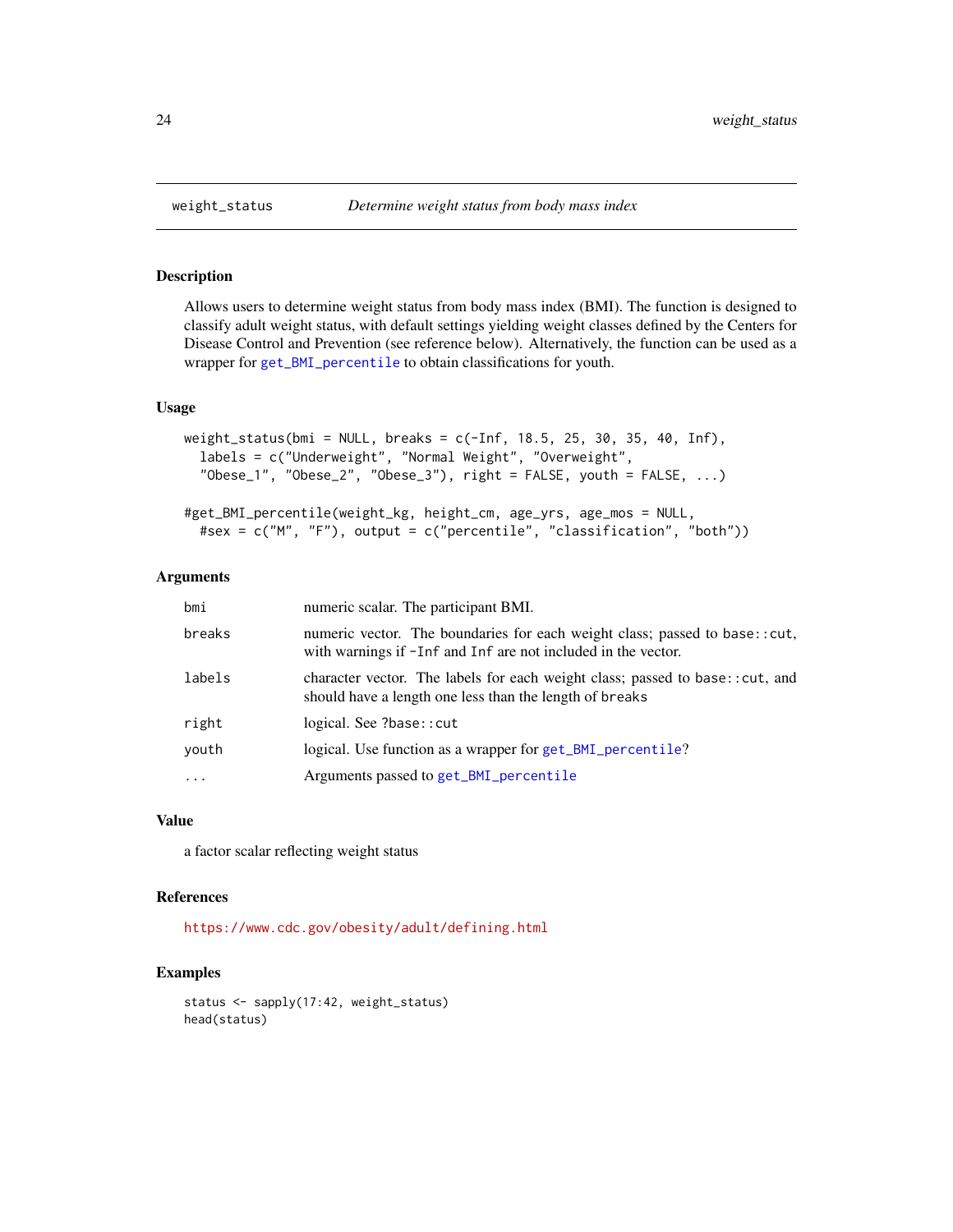<span id="page-24-1"></span><span id="page-24-0"></span>

Calculate energy expenditure using the Weir equation

#### Usage

weir\_equation(VO2, VCO2, epochSecs)

#### Arguments

| V <sub>0</sub> 2 | Oxygen consumption                                     |
|------------------|--------------------------------------------------------|
| VCO <sub>2</sub> | Carbon dioxide production                              |
| epochSecs        | The averaging window of the metabolic data, in seconds |

### Examples

weir\_equation(3.5, 3.1, 60)